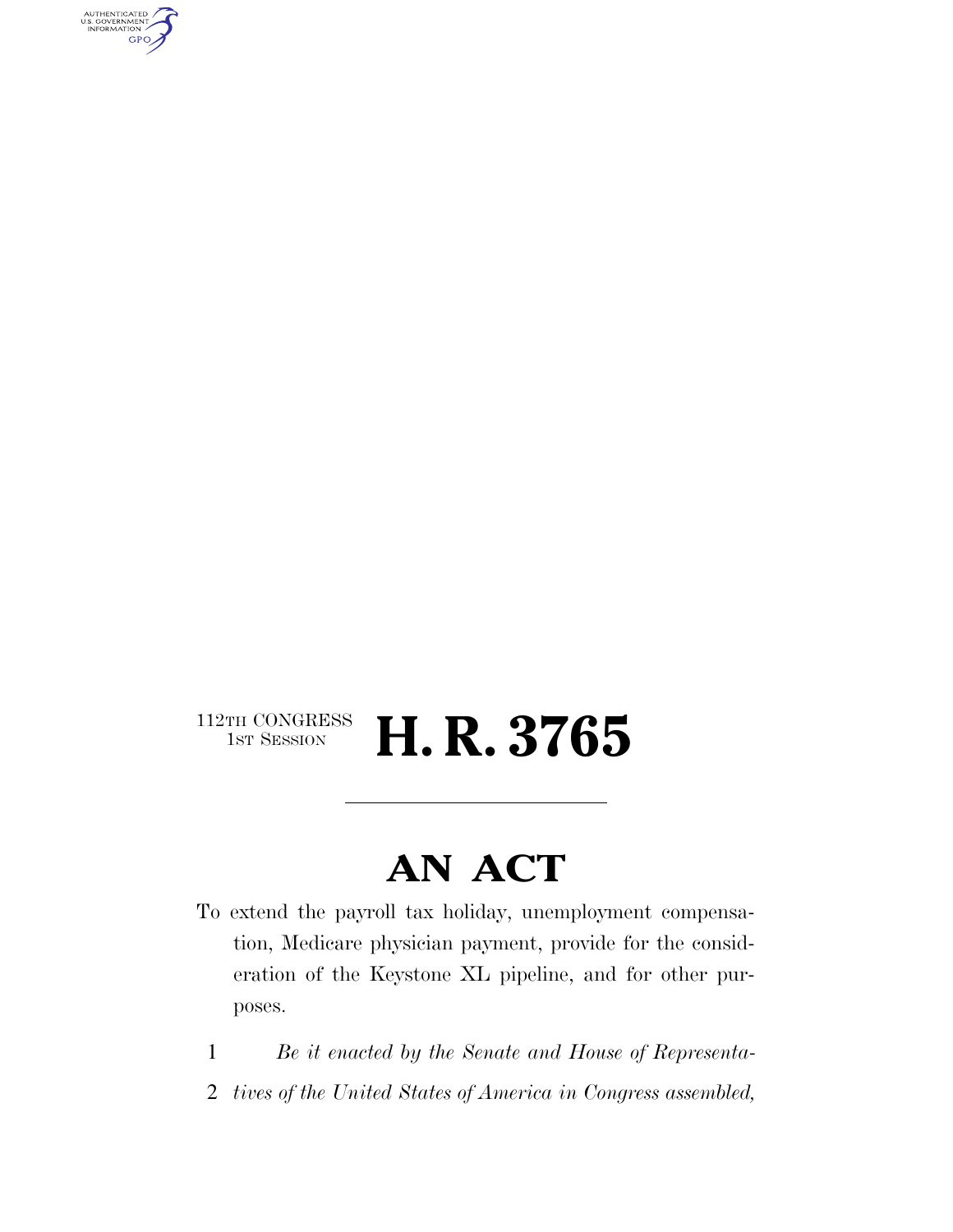#### 1 **SECTION 1. SHORT TITLE; TABLE OF CONTENTS.**

- 2 (a) SHORT TITLE.—This Act may be cited as the
- 3 ''Temporary Payroll Tax Cut Continuation Act of 2011''.
- 4 (b) TABLE OF CONTENTS.—The table of contents of
- 5 this Act is as follows:

Sec. 1. Short title; table of contents.

#### TITLE I—TEMPORARY PAYROLL TAX RELIEF

Sec. 101. Extension of payroll tax holiday.

#### TITLE II—TEMPORARY EXTENSION OF UNEMPLOYMENT COMPENSATION PROVISIONS

Sec. 201. Temporary extension of unemployment compensation provisions.

Sec. 202. Extended unemployment benefits under the Railroad Unemployment Insurance Act.

#### TITLE III—TEMPORARY EXTENSION OF HEALTH PROVISIONS

- Sec. 301. Medicare physician payment update.
- Sec. 302. 2-month extension of MMA section 508 reclassifications.
- Sec. 303. Extension of Medicare work geographic adjustment floor.
- Sec. 304. Extension of exceptions process for Medicare therapy caps.
- Sec. 305. Extension of payment for technical component of certain physician pathology services.
- Sec. 306. Extension of ambulance add-ons.
- Sec. 307. Extension of physician fee schedule mental health add-on payment.
- Sec. 308. Extension of outpatient hold harmless provision.
- Sec. 309. Extending minimum payment for bone mass measurement.
- Sec. 310. Extension of the qualifying individual (QI) program.
- Sec. 311. Extension of Transitional Medical Assistance (TMA).
- Sec. 312. Extension of the temporary assistance for needy families program.

#### TITLE IV—MORTGAGE FEES AND PREMIUMS

- Sec. 401. Guarantee Fees.
- Sec. 402. FHA guarantee fees.

#### TITLE V—OTHER PROVISIONS

#### Subtitle A—Keystone XL Pipeline

Sec. 501. Permit for Keystone XL pipeline.

#### Subtitle B—Budgetary Provisions

Sec. 511. Senate point of order against an emergency designation. Sec. 512. PAYGO scorecard estimates.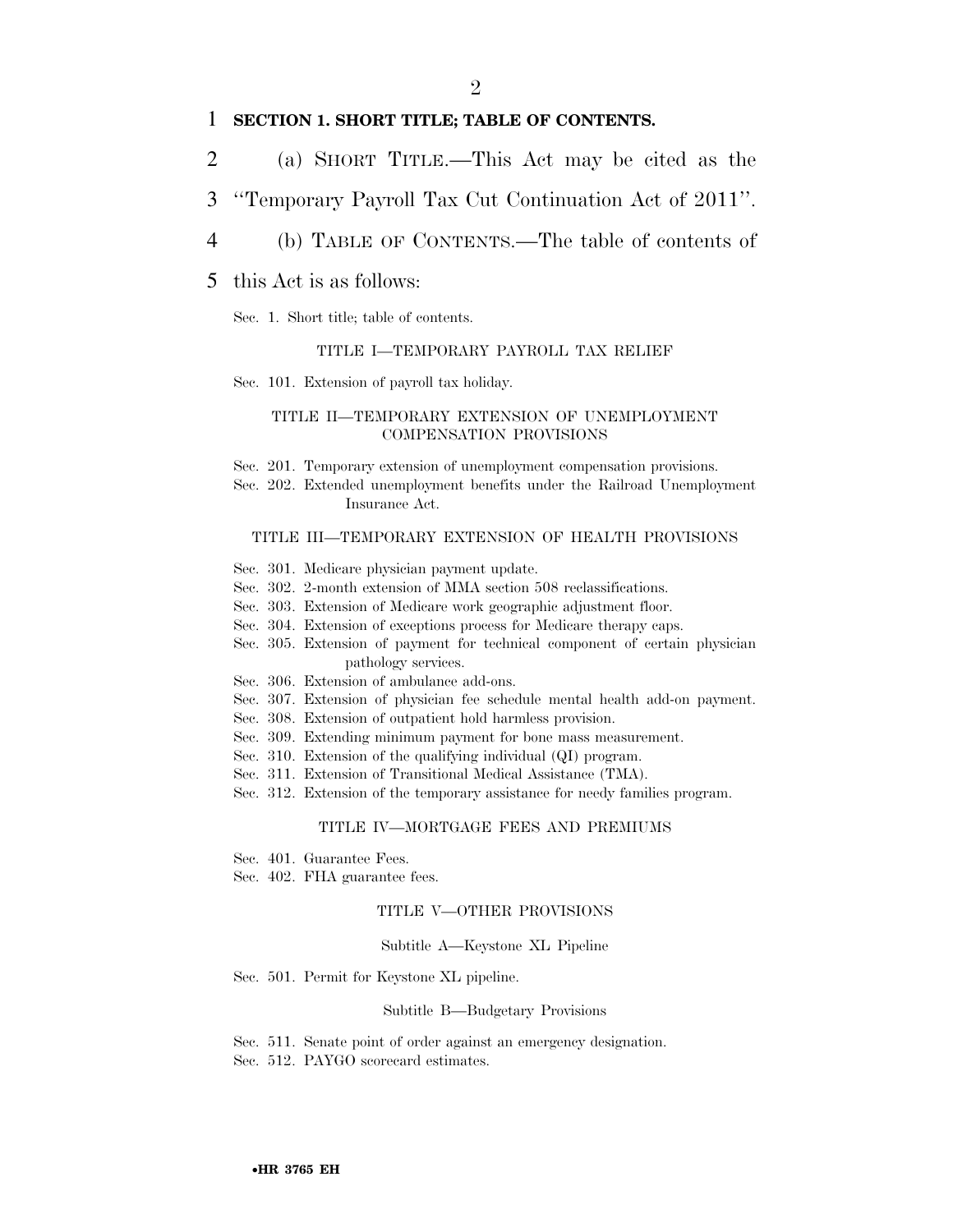### **TITLE I—TEMPORARY PAYROLL TAX RELIEF**

#### **SEC. 101. EXTENSION OF PAYROLL TAX HOLIDAY.**

 (a) IN GENERAL.—Subsection (c) of section 601 of the Tax Relief, Unemployment Insurance Reauthorization, and Job Creation Act of 2010 (26 U.S.C. 1401 note) is amended to read as follows:

8 "(c) PAYROLL TAX HOLIDAY PERIOD.—The term 'payroll tax holiday period' means—

 $\frac{10}{10}$  <sup>''</sup>(1) in the case of the tax described in sub-11 section (a)(1), calendar years 2011 and 2012, and  $\frac{12}{2}$  ''(2) in the case of the taxes described in sub- section (a)(2), the period beginning January 1, 2011, and ending February 29, 2012.''.

 (b) SPECIAL RULES FOR 2012.—Section 601 of such Act (26 U.S.C. 1401 note) is amended by adding at the end the following new subsection:

18 "(f) SPECIAL RULES FOR 2012.—

19 "(1) LIMITATION ON SELF-EMPLOYMENT IN- COME.—In the case of any taxable year beginning in 2012, subsection (a)(1) shall only apply with respect to so much of the taxpayer's self-employment income (as defined in section 1402(b) of the Internal Rev- enue Code of 1986) as does not exceed the excess (if any) of—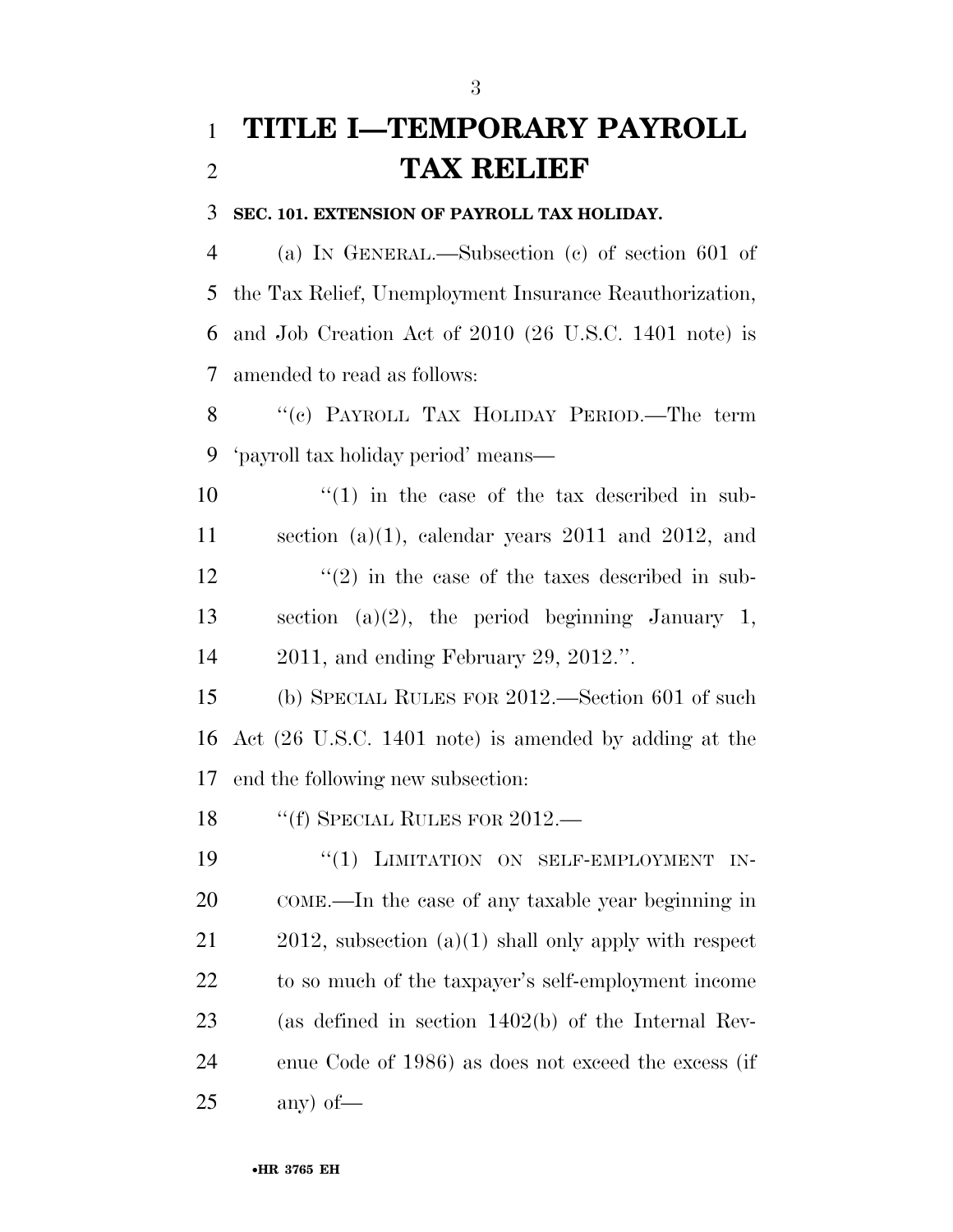| $\mathbf{1}$   | $(4)$ \$18,350, over                                |
|----------------|-----------------------------------------------------|
| $\mathfrak{2}$ | $\lq\lq$ the amount of wages and compensa-          |
| 3              | tion received during the portion of the payroll     |
| $\overline{4}$ | tax holiday period occurring during 2012 sub-       |
| 5              | ject to tax under section $3101(a)$ of such Code    |
| 6              | or section $3201(a)$ of such Code.                  |
| 7              | "(2) COORDINATION WITH DEDUCTION FOR EM-            |
| 8              | PLOYMENT TAXES.—In the case of a taxable year       |
| 9              | beginning in 2012, subparagraph $(A)$ of subsection |
| 10             | $(b)(2)$ shall be applied as if it read as follows: |
| 11             |                                                     |
| 12             | ""(i) $59.6$ percent of the portion of              |
| 13             | such taxes attributable to the tax imposed          |
| 14             | by section $1401(a)$ of such Code (deter-           |
| 15             | mined after the application of this section)        |
| 16             | on so much of self-employment income (as            |
| 17             | defined in section $1402(b)$ of such Code)          |
| 18             | as does not exceed the amount of self-em-           |
| 19             | ployment income described in paragraph              |
| 20             | $(1)$ , plus                                        |
| 21             | ""(ii) one-half of the portion of such              |
| 22             | taxes attributable to the tax imposed by            |
| 23             | section $1401(a)$ of such Code (determined          |
| 24             | without regard to this section) on self-em-         |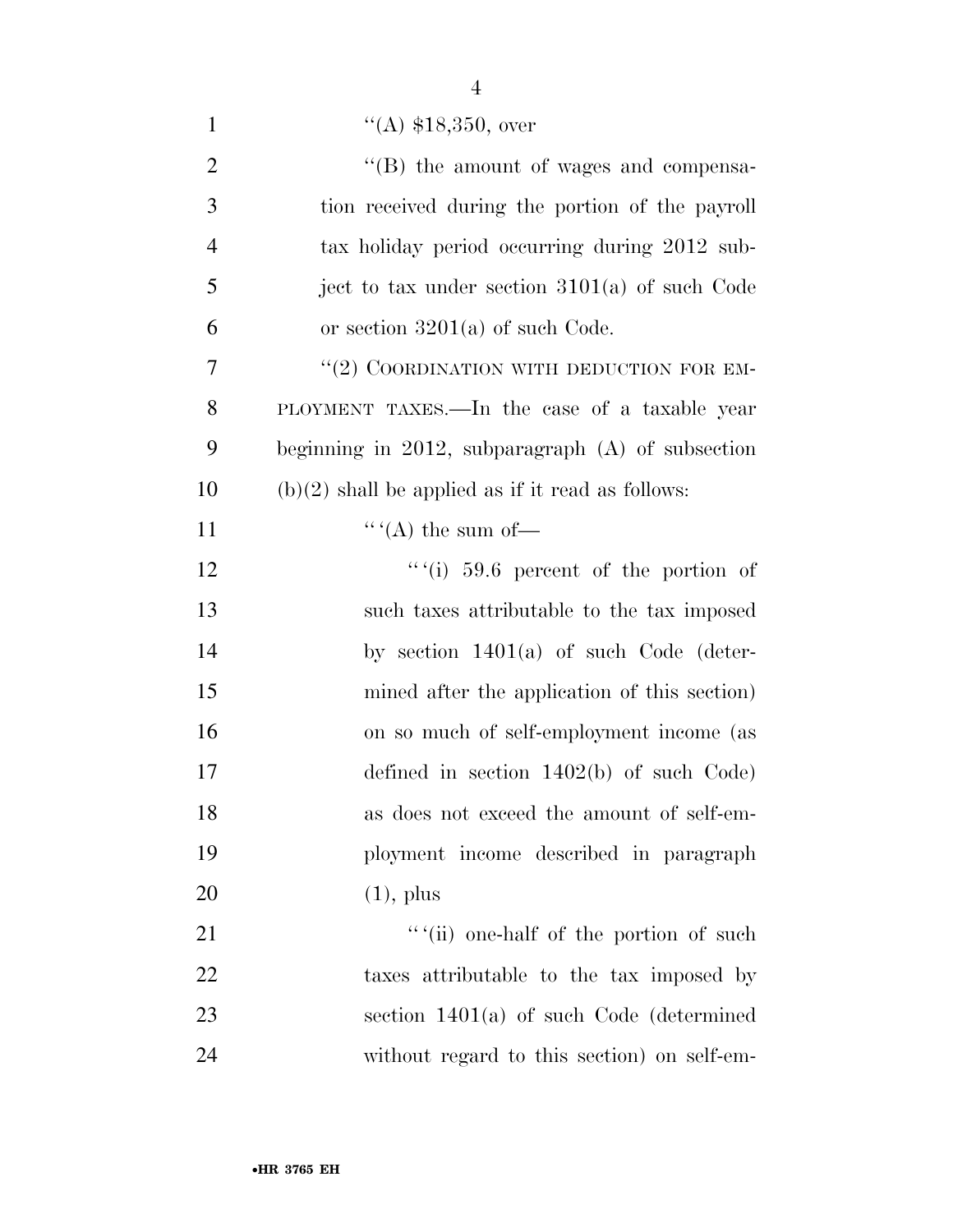ployment income (as so defined) in excess 2 of such amount, plus'.".

 (c) RECAPTURE OF EXCESS BENEFIT.—Section 601 of such Act (26 U.S.C. 1401 note), as amended by sub- section (b), is further amended by adding at the end the following new subsection:

7 <sup>''</sup>(g) RECAPTURE OF EXCESS BENEFIT.

8 "(1) IN GENERAL.—There is hereby imposed on the income of every individual a tax equal to 2 per- cent of the sum of wages (within the meaning of sec- tion 3121(a)(1) of the Internal Revenue Code of 1986) and compensation (to which section 3201(a) of such Code applies) received during the period be- ginning January 1, 2012, and ending February 29, 2012, to the extent the amount of such sum exceeds \$18,350.

17 ''(2) REGULATIONS.—The Secretary of the Treasury or the Secretary's delegate shall prescribe such regulations or other guidance as may be nec- essary or appropriate to carry out this subsection, including guidance for payment by the employee of 22 the tax imposed by paragraph  $(1)$ .".

 (d) TECHNICAL AMENDMENTS.—Paragraph (2) of section 601(b) of such Act (26 U.S.C. 1401 note) is amended—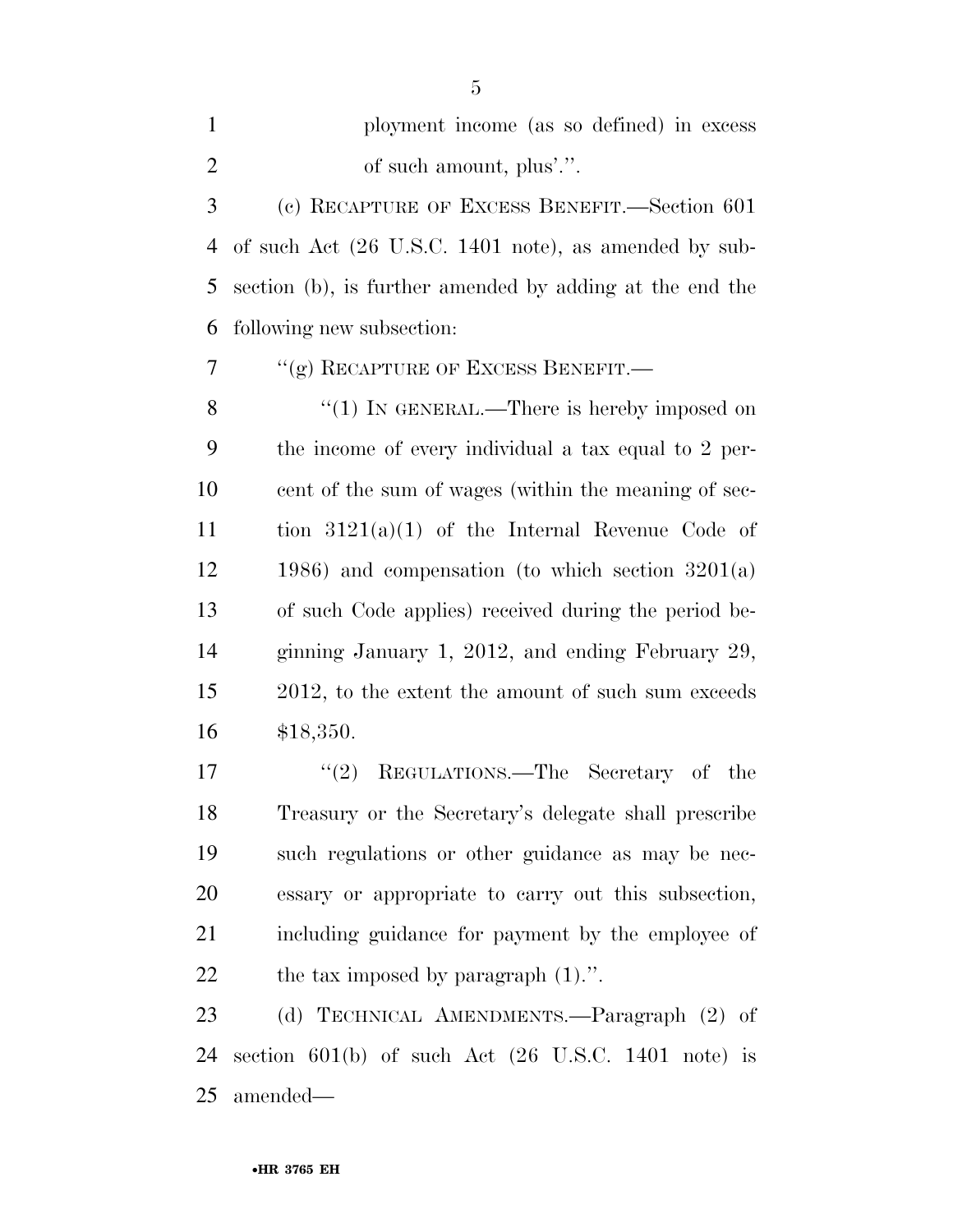| $\mathbf{1}$   | (1) by inserting "of such Code" after " $164(f)$ ";  |
|----------------|------------------------------------------------------|
| $\overline{2}$ | $(2)$ by inserting "of such Code"<br>after           |
| 3              | "1401(a)" in subparagraph $(A)$ ; and                |
| $\overline{4}$ | $(3)$ by inserting "of such Code"<br>after           |
| 5              | " $1401(b)$ " in subparagraph (B).                   |
| 6              | (e) EFFECTIVE DATES.-                                |
| $\overline{7}$ | (1) IN GENERAL.—Except as provided in para-          |
| 8              | $graph$ $(2)$ , the amendments made by this section  |
| 9              | shall apply to remuneration received, and taxable    |
| 10             | years beginning, after December 31, 2011.            |
| 11             | (2) TECHNICAL AMENDMENTS.—The amend-                 |
| 12             | ments made by subsection (d) shall take effect as if |
| 13             | included in the enactment of section 601 of the Tax  |
| 14             | Relief, Unemployment Insurance Reauthorization,      |
| 15             | and Job Creation Act of 2010.                        |
| 16             | TITLE II—TEMPORARY EXTEN-                            |
| 17             | <b>UNEMPLOYMENT</b><br><b>SION</b><br>$\bf{OF}$      |
| 18             | <b>COMPENSATION PROVISIONS</b>                       |
| 19             | SEC. 201. TEMPORARY EXTENSION OF UNEMPLOYMENT        |
| 20             | <b>COMPENSATION PROVISIONS.</b>                      |
| 21             | (a) IN GENERAL.— $(1)$ Section 4007 of the Supple-   |
| 22             | mental Appropriations Act, 2008 (Public Law 110–252; |
| 23             | $26$ U.S.C. 3304 note) is amended—                   |
| 24             | (A) by striking "January 3, $2012$ " each place      |
| 25             | it appears and inserting "March 6, 2012";            |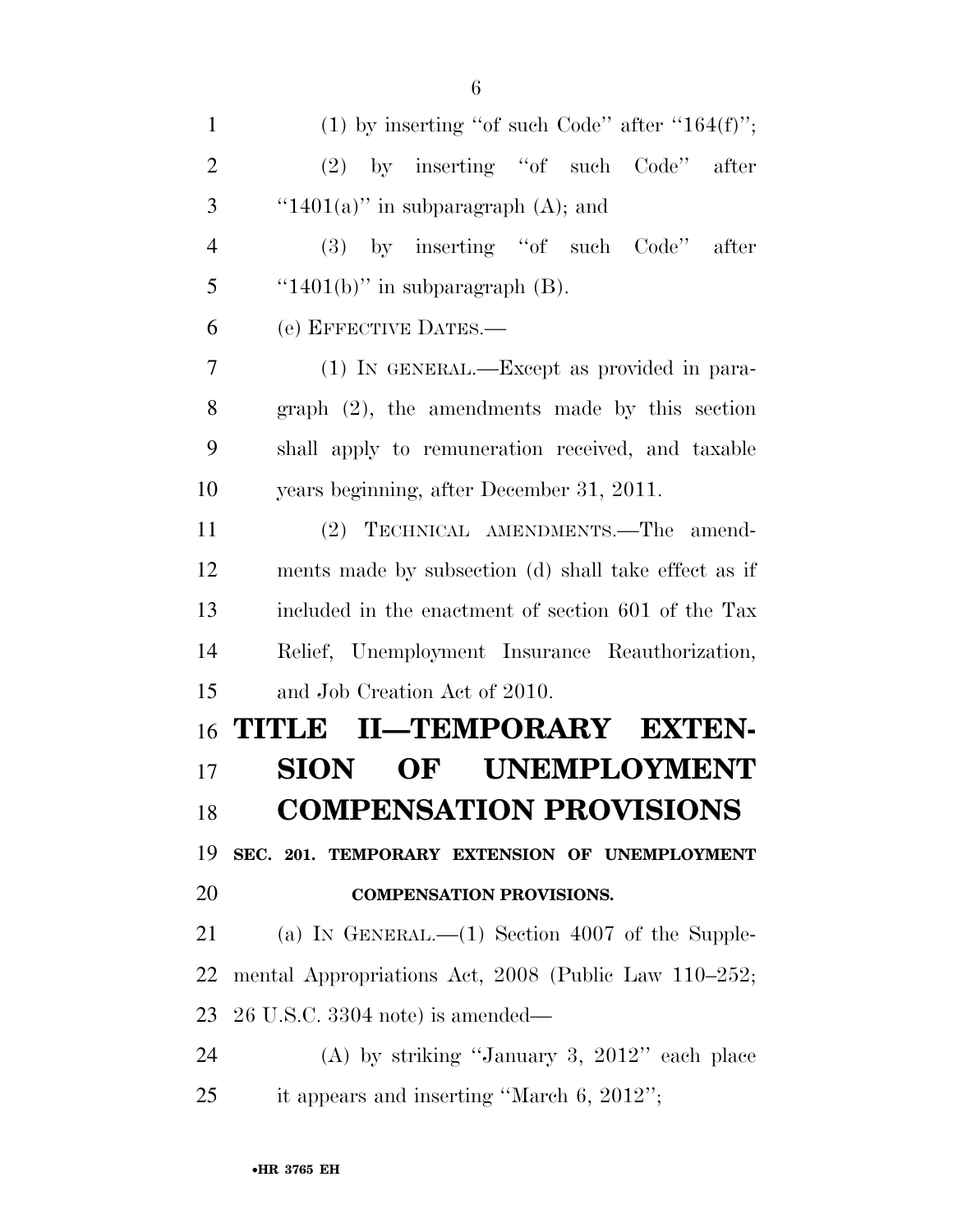| $\mathbf{1}$   | (B) in the heading for subsection (b)(2), by             |
|----------------|----------------------------------------------------------|
| $\overline{2}$ | striking "JANUARY 3, 2012" and inserting "MARCH 6,       |
| 3              | $2012$ "; and                                            |
| $\overline{4}$ | (C) in subsection (b)(3), by striking "June 9,           |
| 5              | $2012"$ and inserting "August 15, 2012".                 |
| 6              | (2) Section 2005 of the Assistance for Unemployed        |
| 7              | Workers and Struggling Families Act, as contained in     |
| 8              | Public Law 111–5 (26 U.S.C. 3304 note; 123 Stat. 444),   |
| 9              | is amended—                                              |
| 10             | (A) by striking "January 4, $2012$ " each place          |
| 11             | it appears and inserting "March 7, 2012"; and            |
| 12             | $(B)$ in subsection (c), by striking "June 11,           |
| 13             | $2012"$ and inserting "August 15, 2012".                 |
| 14             | (3) Section 5 of the Unemployment Compensation           |
| 15             | Extension Act of 2008 (Public Law 110–449; 26 U.S.C.     |
| 16             | $3304$ note) is amended by striking "June 10, 2012" and  |
| 17             | inserting "August 15, 2012".                             |
| 18             | (4) Section 203 of the Federal-State Extended Un-        |
| 19             | employment Compensation Act of 1970 (26 U.S.C. 3304)     |
| 20             | note) is amended—                                        |
| 21             | $(A)$ in subsection $(d)$ , in the second sentence of    |
| 22             | the flush matter following paragraph $(2)$ , by striking |
| 23             | "December 31, 2011" and inserting "February 29,          |
| 24             | $2012$ "; and                                            |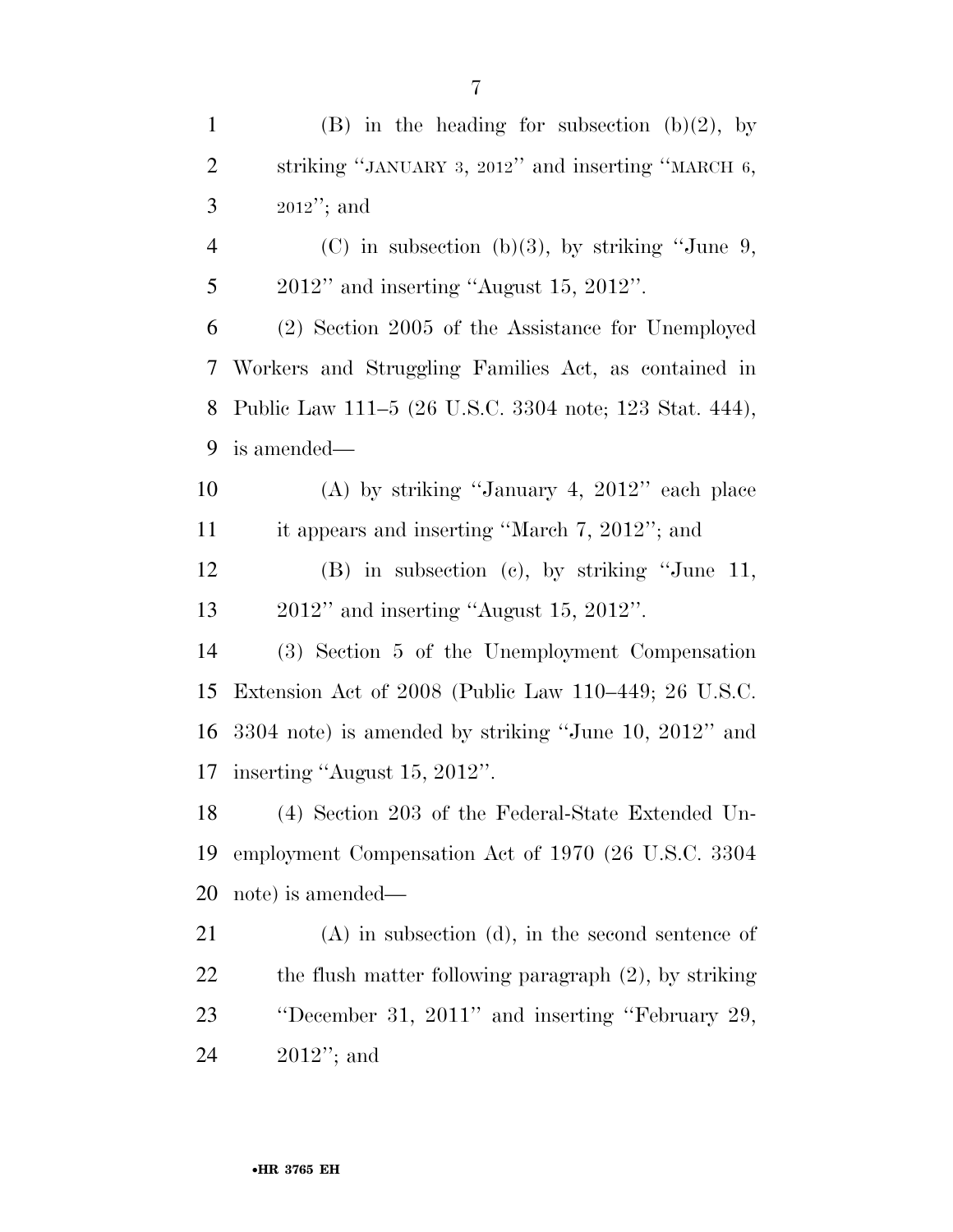| $\mathbf{1}$   | (B) in subsection $(f)(2)$ , by striking "December"         |
|----------------|-------------------------------------------------------------|
| $\overline{2}$ | $31, 2011"$ and inserting "February 29, 2012".              |
| 3              | (b) FUNDING.—Section $4004(e)(1)$ of the Supple-            |
| $\overline{4}$ | mental Appropriations Act, 2008 (Public Law 110–252;        |
| 5              | $26$ U.S.C. 3304 note) is amended—                          |
| 6              | $(1)$ in subparagraph $(F)$ , by striking "and" at          |
| $\overline{7}$ | the end; and                                                |
| 8              | $(2)$ by inserting after subparagraph $(G)$ the fol-        |
| 9              | lowing:                                                     |
| 10             | $\rm``(H)$<br>the amendments made by section                |
| 11             | $201(a)(1)$ of the Temporary Payroll Tax Cut                |
| 12             | Continuation Act of 2011; and".                             |
| 13             | (c) EFFECTIVE DATE.—The amendments made by                  |
| 14             | this section shall take effect as if included in the enact- |
| 15             | ment of the Tax Relief, Unemployment Insurance Reau-        |
| 16             | thorization, and Job Creation Act of 2010 (Public Law       |
| 17             | $111 - 312$ .                                               |
|                | 18 SEC. 202. EXTENDED UNEMPLOYMENT BENEFITS UNDER           |
| 19             | THE RAILROAD UNEMPLOYMENT INSURANCE                         |
| 20             | ACT.                                                        |
| 21             | (a) EXTENSION.—Section $2(c)(2)(D)(iii)$ of the Rail-       |
| 22             | road Unemployment Insurance Act, as added by section        |
| 23             | 2006 of the American Recovery and Reinvestment Act of       |
| 24             | $2009$ (Public Law 111–5) and as amended by section 9       |
| 25             | of the Worker, Homeownership, and Business Assistance       |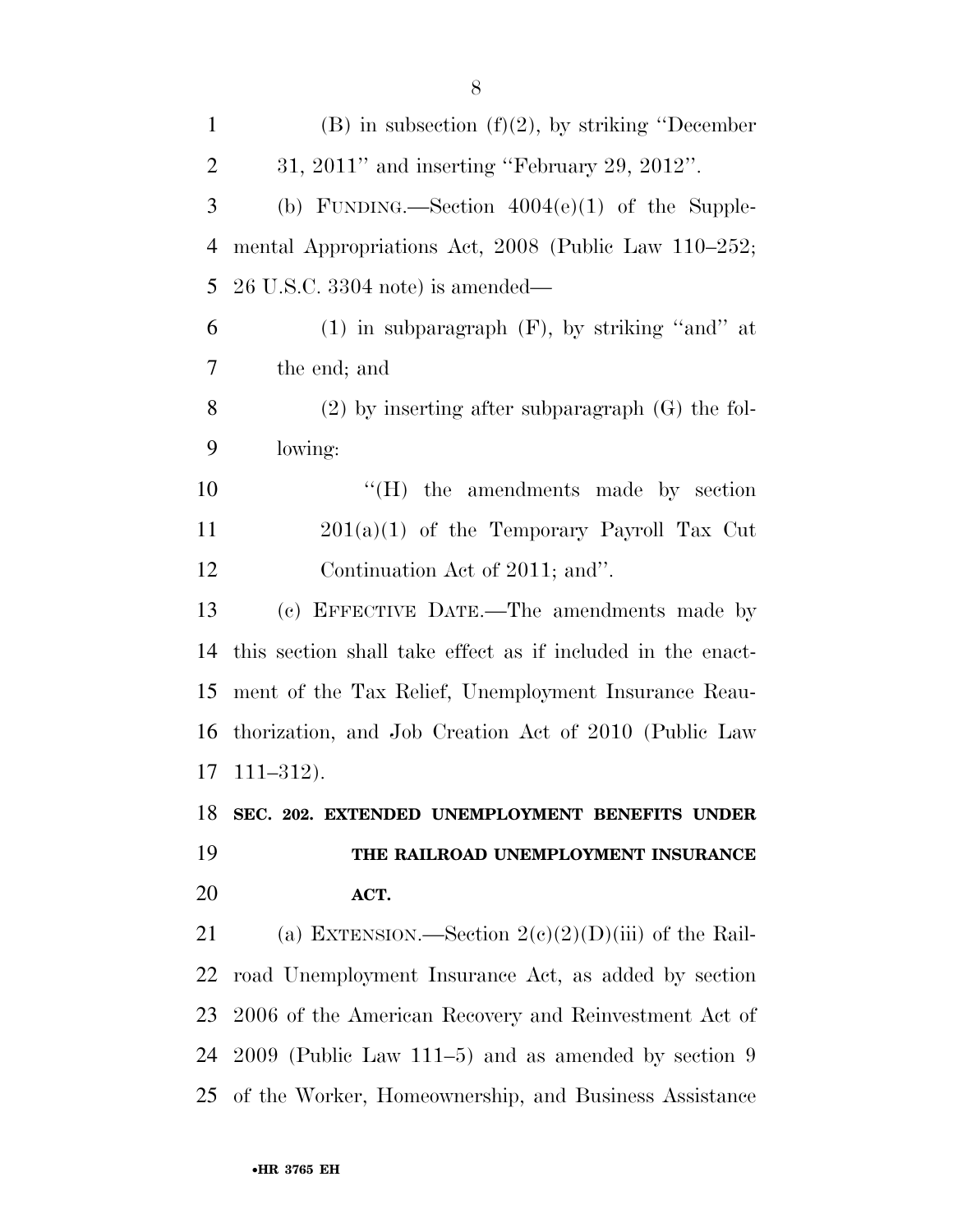Act of 2009 (Public Law 111–92) and section 505 of the Tax Relief, Unemployment Insurance Reauthorization, and Job Creation Act of 2010 (Public Law 111–312), is amended—

 (1) by striking ''June 30, 2011'' and inserting ''August 31, 2011''; and

 (2) by striking ''December 31, 2011'' and in-serting ''February 29, 2012''.

 (b) CLARIFICATION ON AUTHORITY TO USE FUNDS.—Funds appropriated under either the first or 11 second sentence of clause (iv) of section  $2(e)(2)(D)$  of the Railroad Unemployment Insurance Act shall be available to cover the cost of additional extended unemployment 14 benefits provided under such section  $2(e)(2)(D)$  by reason of the amendments made by subsection (a) as well as to cover the cost of such benefits provided under such section  $2(e)(2)(D)$ , as in effect on the day before the date of the enactment of this Act.

### **TITLE III—TEMPORARY EXTEN-SION OF HEALTH PROVISIONS**

### **SEC. 301. MEDICARE PHYSICIAN PAYMENT UPDATE.**

 Section 1848(d) of the Social Security Act (42 U.S.C. 1395w–4(d)) is amended by adding at the end the fol-lowing new paragraph: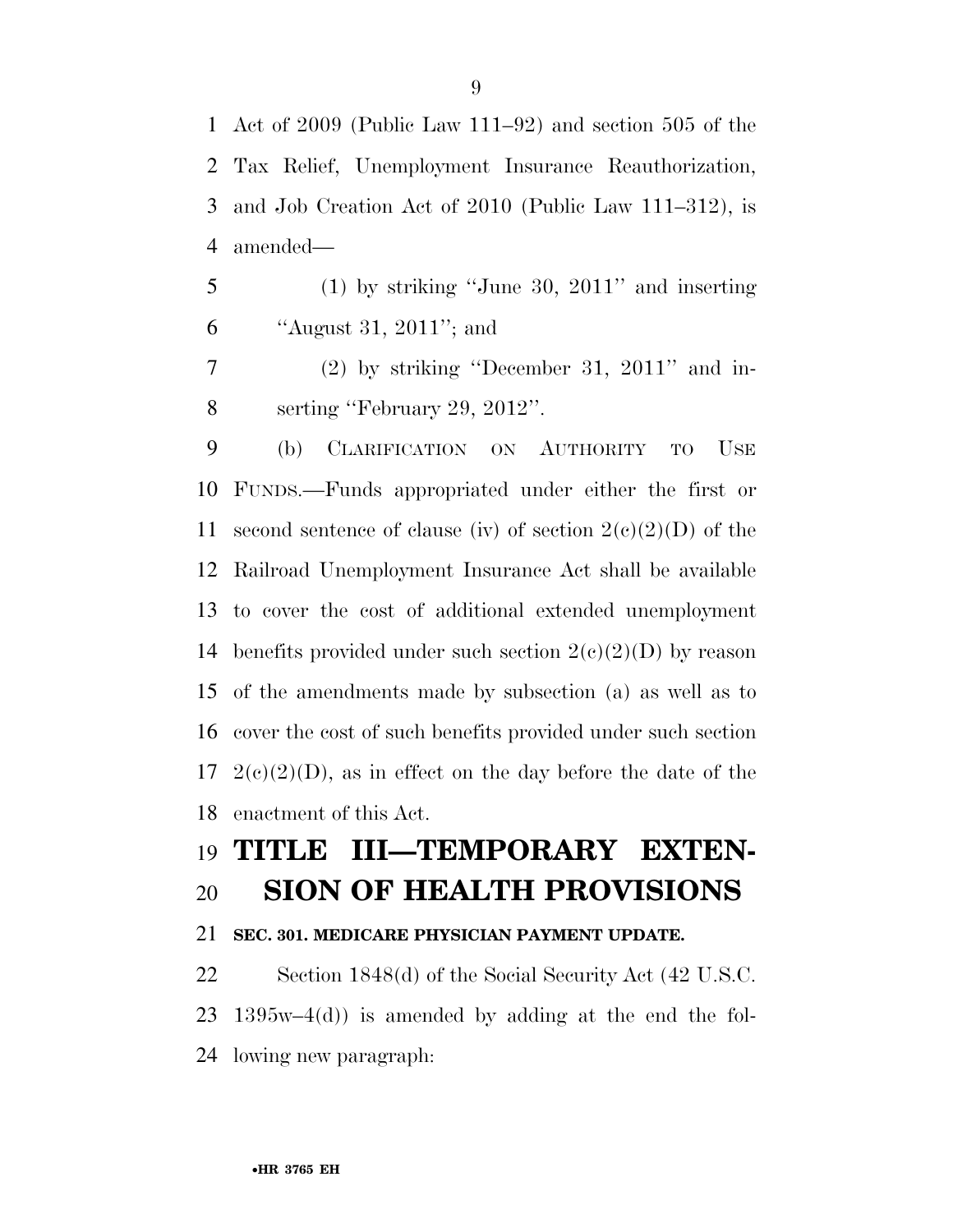1 "(13) UPDATE FOR FIRST TWO MONTHS OF 2012.—

3 "(A) IN GENERAL.—Subject to paragraphs 4 (7)(B), (8)(B), (9)(B), (10)(B), (11)(B), and (12)(B), in lieu of the update to the single con-6 version factor established in paragraph  $(1)(C)$  that would otherwise apply for the period begin- ning on January 1, 2012, and ending on Feb- ruary 29, 2012, the update to the single conver-sion factor shall be zero percent.

11 "(B) NO EFFECT ON COMPUTATION OF CONVERSION FACTOR FOR REMAINING PORTION OF 2012 AND SUBSEQUENT YEARS.—The con- version factor under this subsection shall be computed under paragraph (1)(A) for the pe- riod beginning on March 1, 2012, and ending on December 31, 2012, and for 2013 and sub- sequent years as if subparagraph (A) had never applied.''.

 **SEC. 302. 2-MONTH EXTENSION OF MMA SECTION 508 RE-CLASSIFICATIONS.** 

 (a) IN GENERAL.—Section 106(a) of division B of the Tax Relief and Health Care Act of 2006 (42 U.S.C. 1395 note), as amended by section 117 of the Medicare, Medicaid, and SCHIP Extension Act of 2007 (Public Law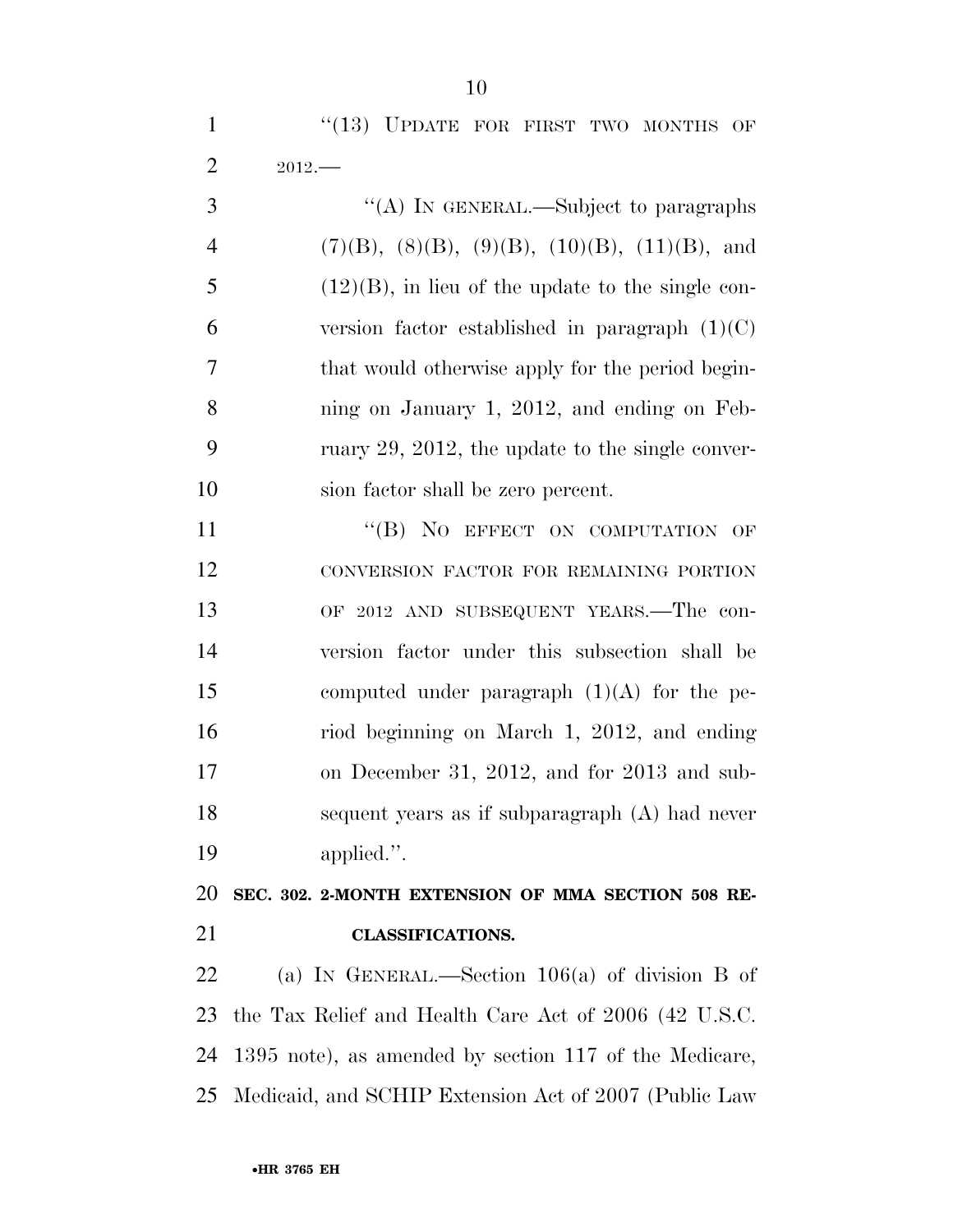110–173), section 124 of the Medicare Improvements for Patients and Providers Act of 2008 (Public Law 110– 275), sections 3137(a) and 10317 of the Patient Protec- tion and Affordable Care Act (Public Law 111–148), and section 102(a) of the Medicare and Medicaid Extenders Act of 2010 (Public Law 111–309), is amended by strik- ing ''September 30, 2011'' and inserting ''November 30, 2011''.

 (b) SPECIAL RULE FOR OCTOBER AND NOVEMBER 2011.—

 (1) IN GENERAL.—Subject to paragraph (2), for purposes of implementation of the amendment made by subsection (a), including for purposes of the implementation of paragraph (2) of section 117(a) of the Medicare, Medicaid, and SCHIP Ex- tension Act of 2007 (Public Law 110–173), for the period beginning on October 1, 2011, and ending on November 30, 2011, the Secretary of Health and Human Services shall use the hospital wage index that was promulgated by the Secretary of Health and Human Services in the Federal Register on Au- gust 18, 2011 (76 Fed. Reg. 51476), and any subse-quent corrections.

 (2) EXCEPTION.—In determining the wage index applicable to hospitals that qualify for wage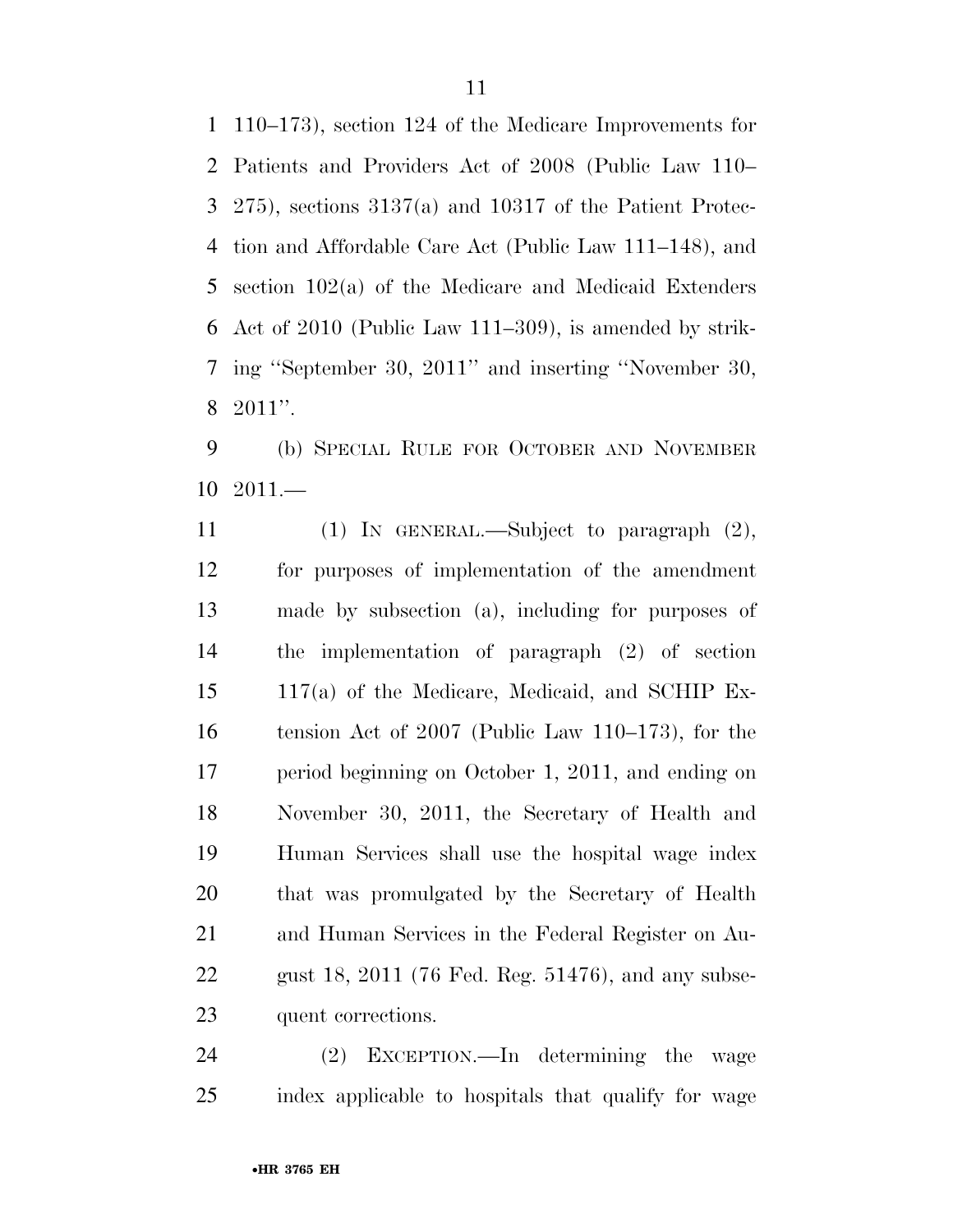| $\mathbf{1}$   | index reclassification, the Secretary shall, for the pe- |
|----------------|----------------------------------------------------------|
| $\overline{2}$ | riod beginning on October 1, 2011, and ending on         |
| 3              | November 30, 2011, include the average hourly wage       |
| $\overline{4}$ | data of hospitals whose reclassification was extended    |
| 5              | pursuant to the amendment made by subsection (a)         |
| 6              | only if including such data results in a higher appli-   |
| 7              | cable reclassified wage index. Any revision to hos-      |
| 8              | pital wage indexes made as a result of this para-        |
| 9              | graph shall not be effected in a budget neutral man-     |
| 10             | ner.                                                     |
| 11             | (c) TIMEFRAME FOR PAYMENTS.—The Secretary                |
| 12             | shall make payments required under subsections (a) and   |
| 13             | (b) by not later than December 31, 2012.                 |
| 14             | SEC. 303. EXTENSION OF MEDICARE WORK GEOGRAPHIC          |
| 15             | <b>ADJUSTMENT FLOOR.</b>                                 |
| 16             | Section $1848(e)(1)(E)$ of the Social Security Act (42)  |
| 17             | U.S.C. $1395w-4(e)(1)(E)$ is amended by striking "before |
| 18             | January 1, 2012" and inserting "before March 1, 2012".   |
| 19             | SEC. 304. EXTENSION OF EXCEPTIONS PROCESS FOR MEDI-      |
| 20             | <b>CARE THERAPY CAPS.</b>                                |
| 21             | Section $1833(g)(5)$ of the Social Security Act $(42)$   |
| 22             | U.S.C. $1395l(g)(5)$ is amended by striking "December"   |
| 23             | $31, 2011$ " and inserting "February 29, 2012".          |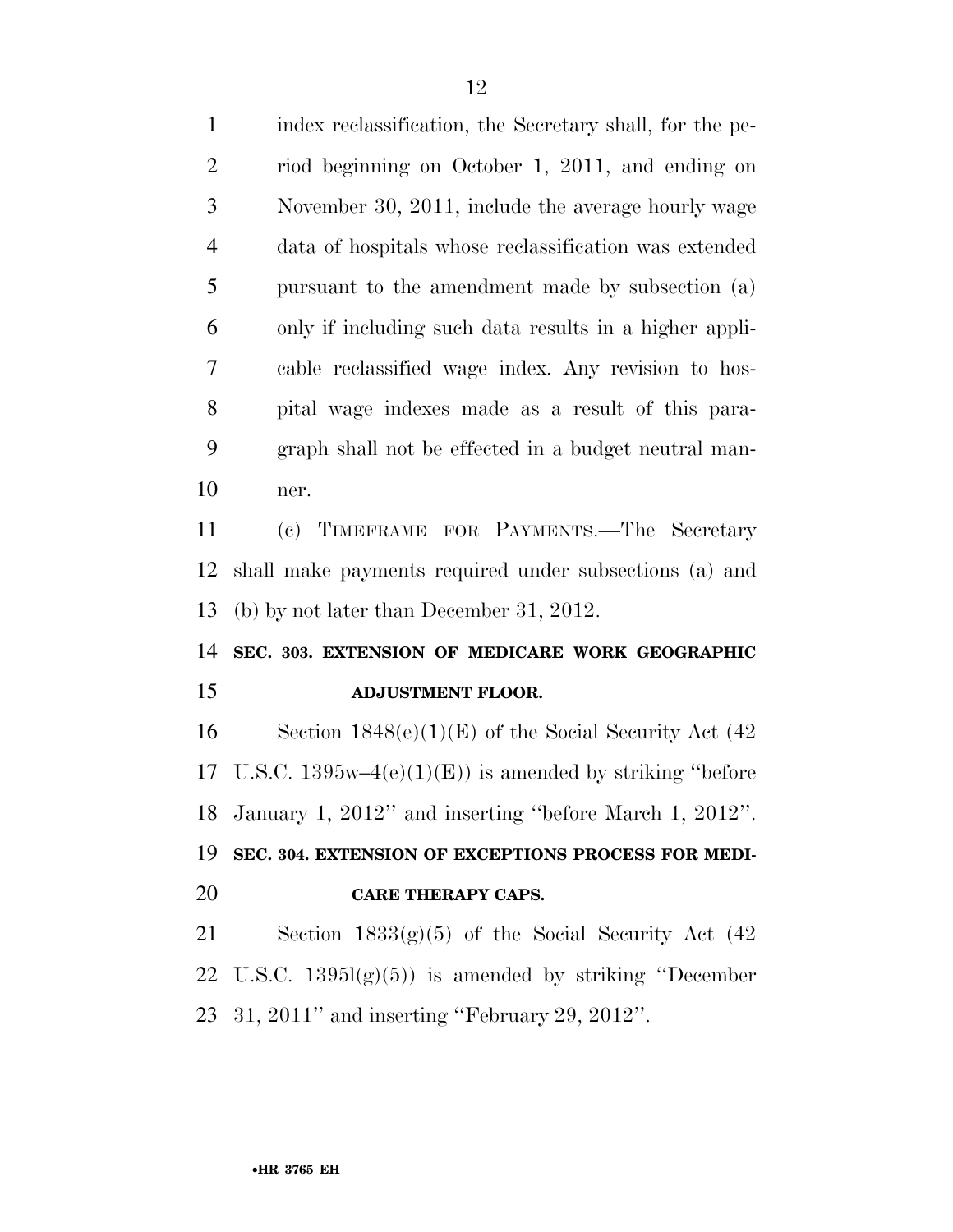### **SEC. 305. EXTENSION OF PAYMENT FOR TECHNICAL COM- PONENT OF CERTAIN PHYSICIAN PATHOL-OGY SERVICES.**

 Section 542(c) of the Medicare, Medicaid, and SCHIP Benefits Improvement and Protection Act of 2000 6 (as enacted into law by section  $1(a)(6)$  of Public Law 106– 554), as amended by section 732 of the Medicare Prescrip- tion Drug, Improvement, and Modernization Act of 2003 (42 U.S.C. 1395w–4 note), section 104 of division B of the Tax Relief and Health Care Act of 2006 (42 U.S.C. 1395w–4 note), section 104 of the Medicare, Medicaid, and SCHIP Extension Act of 2007 (Public Law 110– 173), section 136 of the Medicare Improvements for Pa- tients and Providers Act of 2008 (Public Law 110–275), section 3104 of the Patient Protection and Affordable Care Act (Public Law 111–148), and section 105 of the Medicare and Medicaid Extenders Act of 2010 (Public Law 111–309), is amended by striking ''and 2011'' and inserting ''2011, and the first two months of 2012''.

### **SEC. 306. EXTENSION OF AMBULANCE ADD-ONS.**

21 (a) GROUND AMBULANCE.—Section  $1834(l)(13)(A)$ 22 of the Social Security Act  $(42 \text{ U.S.C. } 1395 \text{m}(l)(13)(\text{A}))$ is amended—

 (1) in the matter preceding clause (i), by strik- ing ''January 1, 2012'' and inserting ''March 1, 2012''; and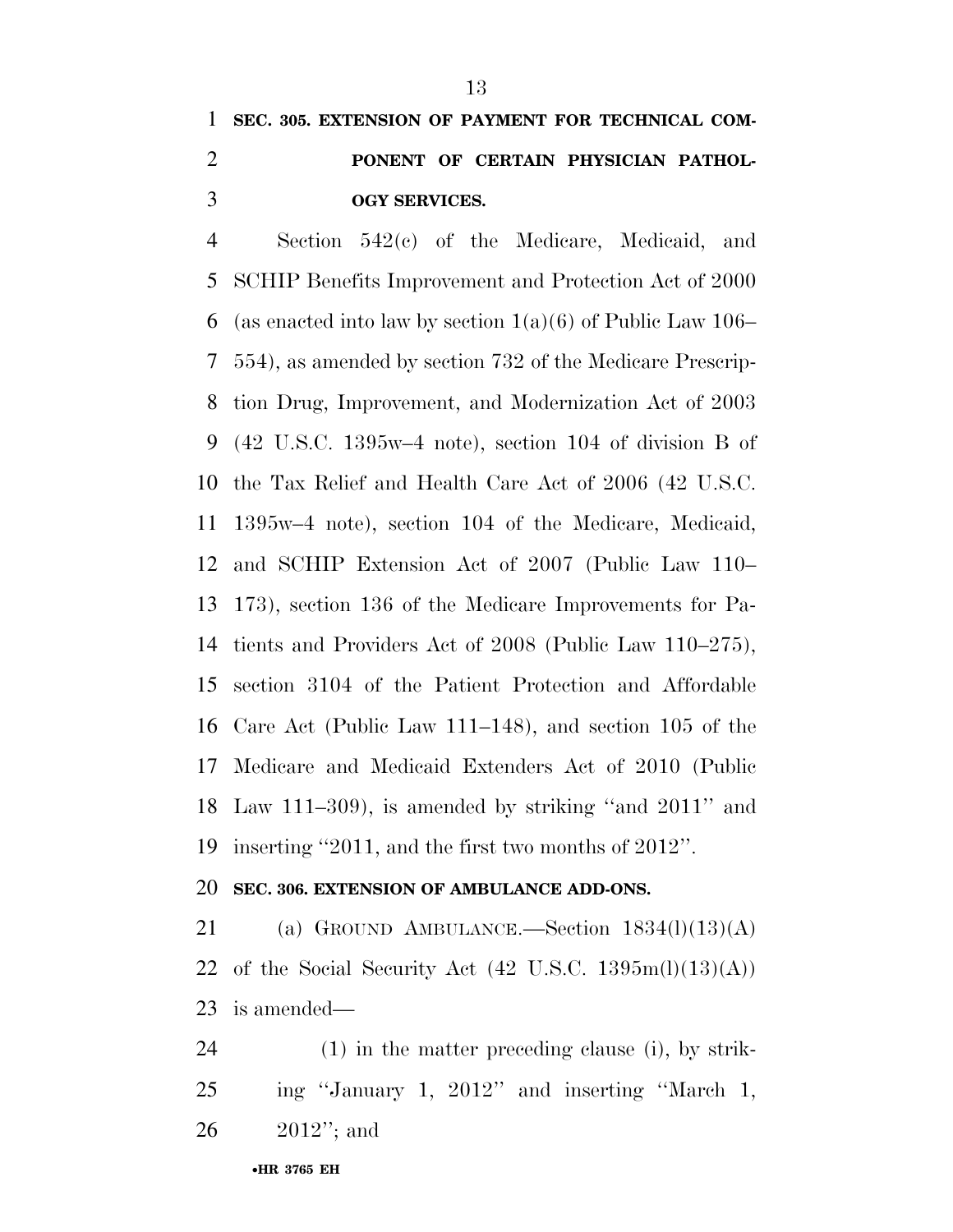(2) in each of clauses (i) and (ii), by striking ''January 1, 2012'' and inserting ''March 1, 2012'' each place it appears.

 (b) AIR AMBULANCE.—Section 146(b)(1) of the Medicare Improvements for Patients and Providers Act of 2008 (Public Law 110–275), as amended by sections 3105(b) and 10311(b) of Public Law 111–148 and section 106(b) of the Medicare and Medicaid Extenders Act of 2010 (Public Law 111–309), is amended by striking ''De-cember 31, 2011'' and inserting ''February 29, 2012''.

 (c) SUPER RURAL AMBULANCE.—Section 1834(l)(12)(A) of the Social Security Act (42 U.S.C. 13 1395 $m(l)(12)(A)$  is amended by striking "January 1, 2012'' and inserting ''March 1, 2012''.

### **SEC. 307. EXTENSION OF PHYSICIAN FEE SCHEDULE MEN-TAL HEALTH ADD-ON PAYMENT.**

 Section 138(a)(1) of the Medicare Improvements for Patients and Providers Act of 2008 (Public Law 110– 275), as amended by section 3107 of the Patient Protec- tion and Affordable Care Act (Public Law 111–148) and section 107 of the Medicare and Medicaid Extenders Act of 2010 (Public Law 111–309), is amended by striking ''December 31, 2011'' and inserting ''February 29, 2012''.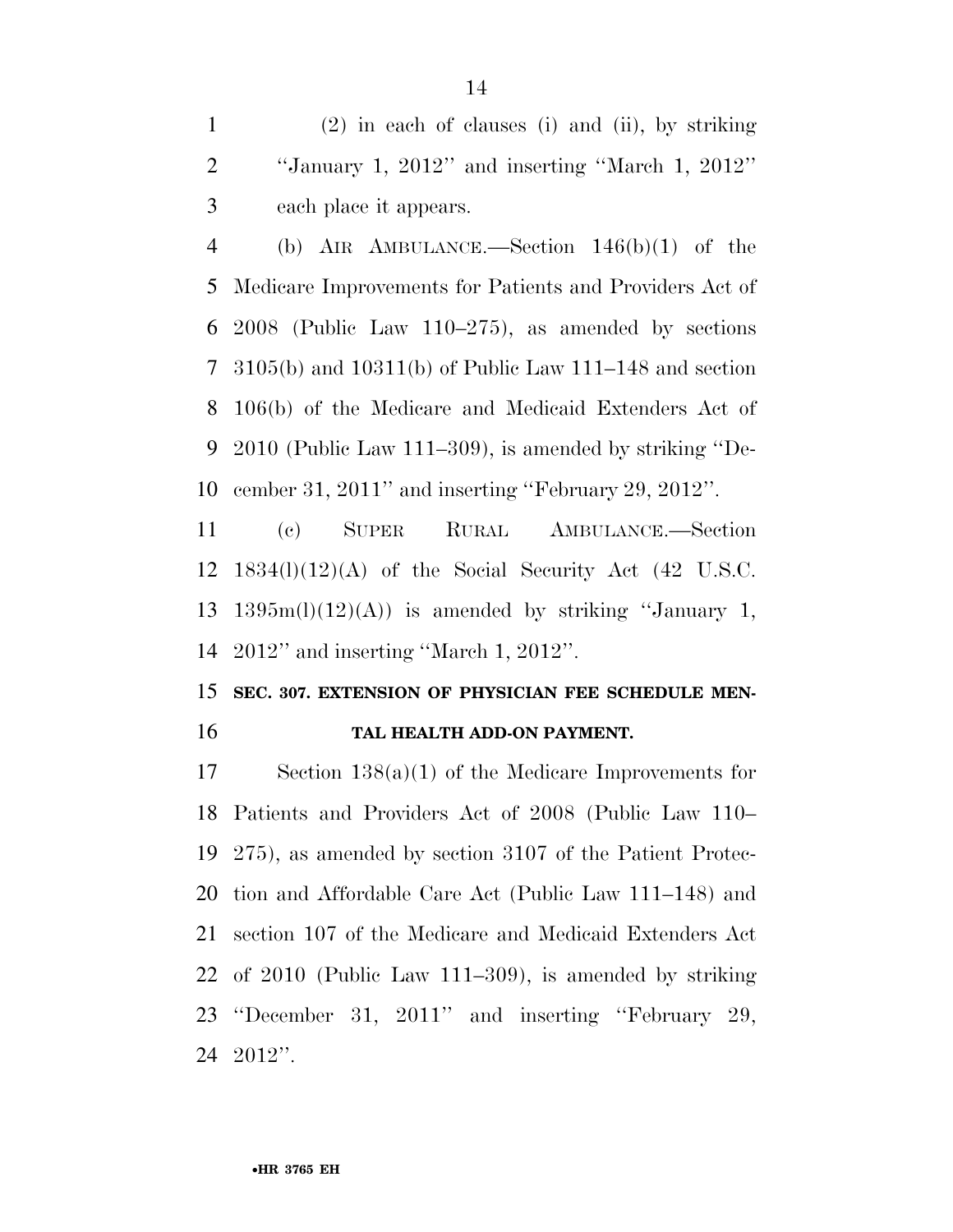| $\mathbf 1$    | SEC. 308. EXTENSION OF OUTPATIENT HOLD HARMLESS                  |
|----------------|------------------------------------------------------------------|
| $\overline{2}$ | PROVISION.                                                       |
| 3              | Section $1833(t)(7)(D)(i)$ of the Social Security Act            |
| 4              | $(42 \text{ U.S.C. } 1395l(t)(7)(D)(i))$ , as amended by section |
| 5              | $3121(a)$ of the Patient Protection and Affordable Care Act      |
| 6              | (Public Law 111–148) and section 108 of the Medicare             |
| 7              | and Medicaid Extenders Act of 2010 (Public Law 111-              |
| 8              | $(309)$ , is amended—                                            |
| 9              | $(1)$ in subclause $(II)$ —                                      |
| 10             | $(A)$ in the first sentence, by striking "Jan-                   |
| 11             | uary 1, $2012$ " and inserting "March 1, $2012$ ";               |
| 12             | and                                                              |
| 13             | (B) in the second sentence, by striking "or                      |
| 14             | $2011$ " and inserting "2011, or the first two                   |
| 15             | months of $2012$ "; and                                          |
| 16             | $(2)$ in subclause $(III)$ —                                     |
| 17             | $(A)$ in the first sentence, by striking                         |
| 18             | "2009, and" and all that follows through "for                    |
| 19             | which" and inserting "2009, and before March                     |
| <b>20</b>      | $1, 2012$ , for which"; and                                      |
| 21             | (B) in the second sentence, by striking                          |
| <u>22</u>      | "2010, and" and all that follows through "the                    |
| 23             | preceding" and inserting "2010, and before                       |
| 24             | March 1, 2012, the preceding".                                   |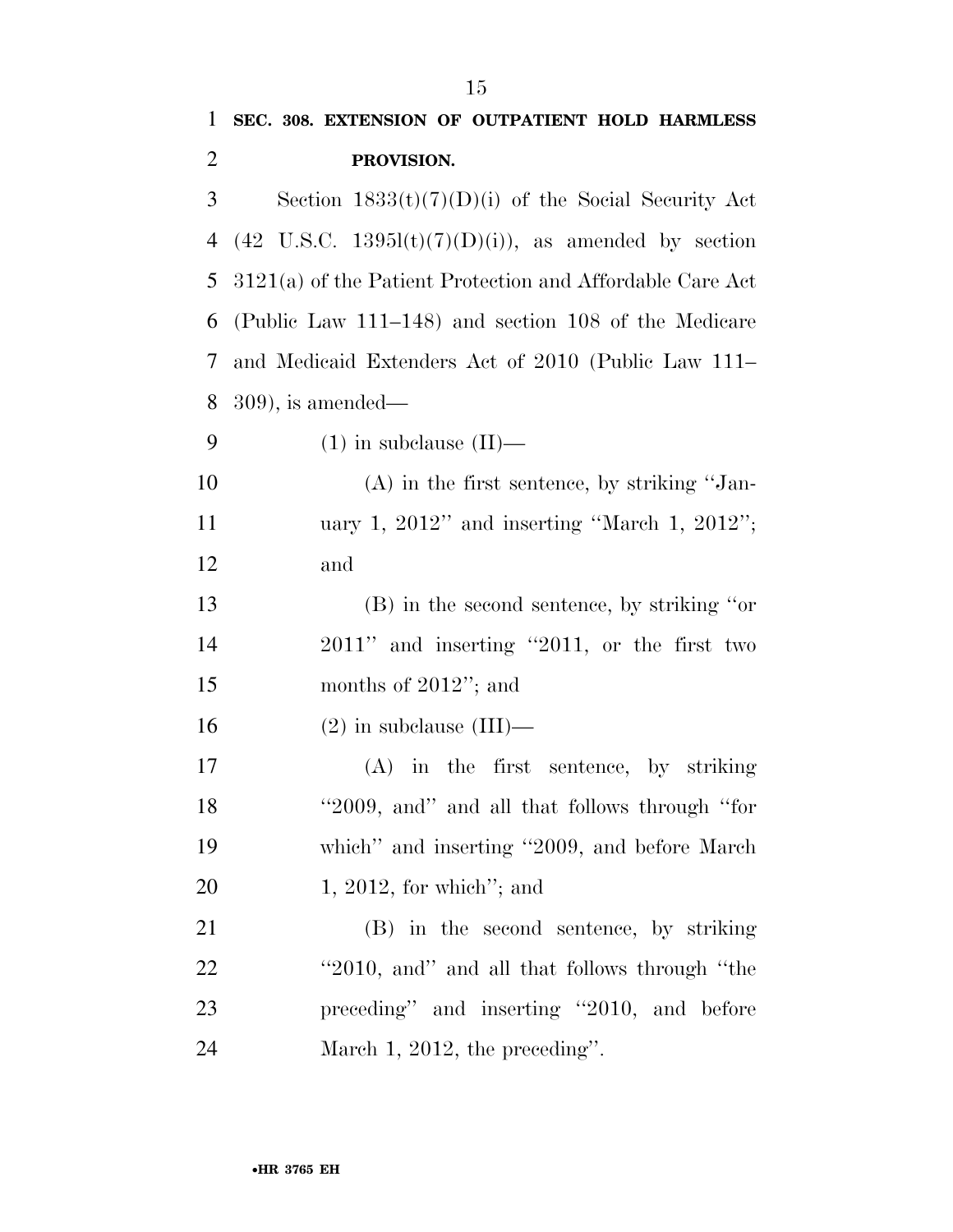| $\mathbf{1}$   | SEC. 309. EXTENDING MINIMUM PAYMENT FOR BONE MASS      |
|----------------|--------------------------------------------------------|
| $\overline{2}$ | <b>MEASUREMENT.</b>                                    |
| 3              | Section 1848 of the Social Security Act (42 U.S.C.)    |
| $\overline{4}$ | $1395w-4$ ) is amended—                                |
| 5              | $(1)$ in subsection $(b)$ —                            |
| 6              | (A) in paragraph $(4)(B)$ , by striking "and           |
| 7              | $2011$ " and inserting ", $2011$ , and the first 2     |
| 8              | months of $2012$ "; and                                |
| 9              | $(B)$ in paragraph $(6)$ —                             |
| 10             | (i) in the matter preceding subpara-                   |
| 11             | graph $(A)$ , by striking "and $2011$ " and in-        |
| 12             | serting $\degree$ , 2011, and the first 2 months of    |
| 13             | $2012$ "; and                                          |
| 14             | (ii) in subparagraph $(C)$ , by striking               |
| 15             | "and $2011$ " and inserting ", $2011$ , and the        |
| 16             | first 2 months of $2012$ "; and                        |
| 17             | (2) in subsection (c)(2)(B)(iv)(IV), by striking       |
| 18             | "or $2011$ " and inserting ", $2011$ , or the first 2  |
| 19             | months of $2012$ ".                                    |
| 20             | SEC. 310. EXTENSION OF THE QUALIFYING INDIVIDUAL (QI)  |
| 21             | PROGRAM.                                               |
| 22             | (a) EXTENSION.—Section $1902(a)(10)(E)(iv)$ of the     |
| 23             | Social Security Act (42 U.S.C. 1396a(a)(10)(E)(iv)) is |
| 24             | amended by striking "December 2011" and inserting      |
|                | 25 "February 2012".                                    |
|                |                                                        |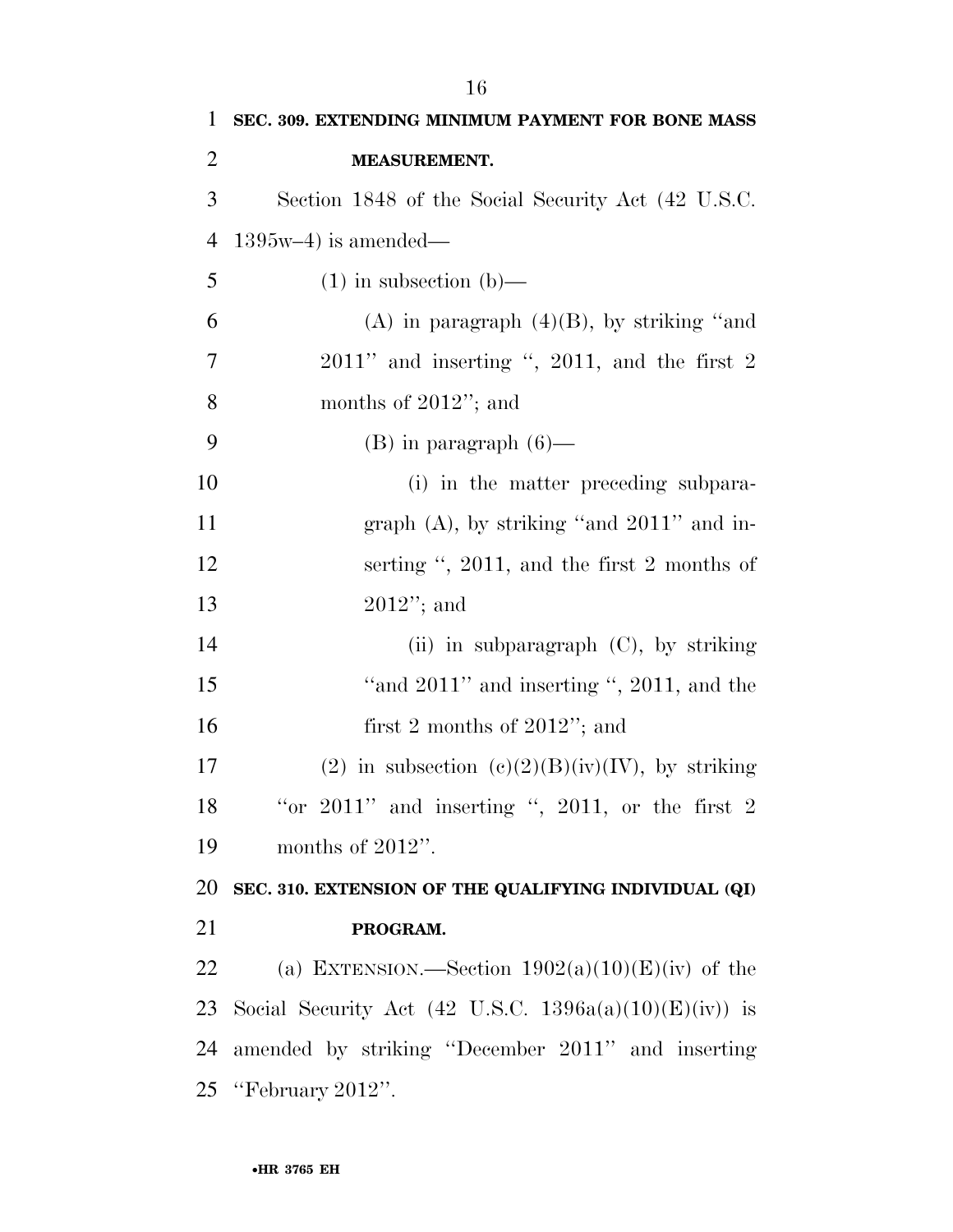| $\mathbf{1}$                           | (b) EXTENDING TOTAL AMOUNT AVAILABLE FOR                      |
|----------------------------------------|---------------------------------------------------------------|
| $\overline{2}$                         | ALLOCATION.—Section 1933(g) of such Act (42 U.S.C.            |
| 3                                      | $1396u-3(g)$ is amended—                                      |
| $\overline{4}$                         | $(1)$ in paragraph $(2)$ —                                    |
| 5                                      | $(A)$ by striking "and" at the end of sub-                    |
| 6                                      | paragraph $(0)$ ;                                             |
| 7                                      | $(B)$ in subparagraph $(P)$ , by striking the                 |
| 8                                      | period at the end and inserting "; and"; and                  |
| 9                                      | (C) by adding at the end the following new                    |
| 10                                     | subparagraph:                                                 |
| 11                                     | "( $Q$ ) for the period that begins on January                |
| 12                                     | $1, 2012,$ and ends on February 29, 2012, the                 |
| 13                                     | total allocation amount is $$150,000,000."$ .                 |
| 14                                     | SEC. 311. EXTENSION OF TRANSITIONAL MEDICAL ASSIST-           |
| 15                                     | ANCE (TMA).                                                   |
|                                        |                                                               |
|                                        | Sections $1902(e)(1)(B)$ and $1925(f)$ of the Social Se-      |
|                                        | curity Act (42 U.S.C. 1396a(e)(1)(B), 1396r-6(f)) are         |
|                                        | 18 each amended by striking "December 31, 2011" and in-       |
|                                        | serting "February 29, 2012".                                  |
|                                        | SEC. 312. EXTENSION OF THE TEMPORARY ASSISTANCE               |
|                                        | FOR NEEDY FAMILIES PROGRAM.                                   |
|                                        | Activities authorized by part A of title IV and section       |
| 16<br>17<br>19<br>20<br>21<br>22<br>23 | 1108(b) of the Social Security Act (other than under sub-     |
| 24                                     | sections $(a)(3)$ and $(b)$ of section 403 of such Act) shall |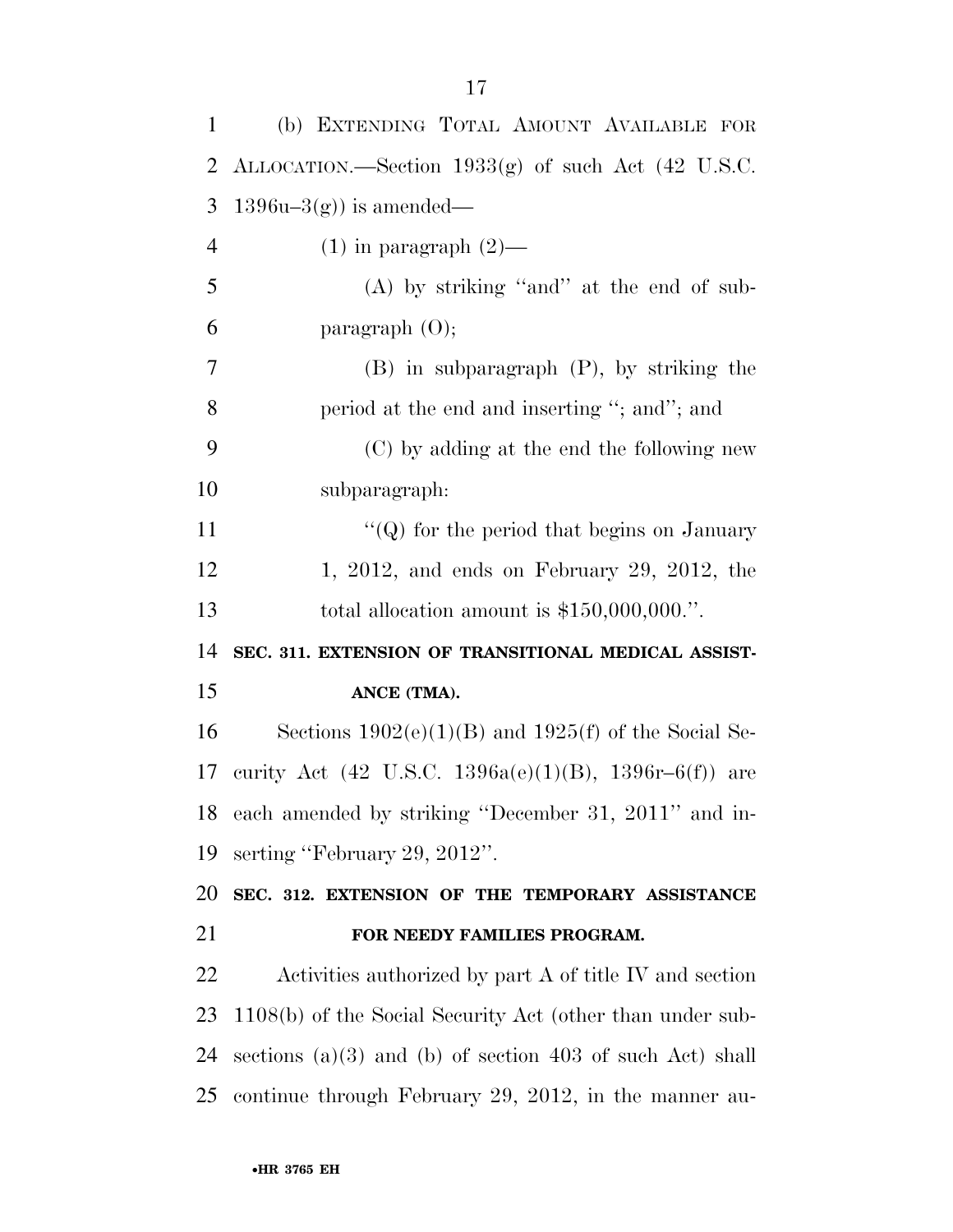thorized for fiscal year 2011, and out of any money in the Treasury of the United States not otherwise appro- priated, there are hereby appropriated such sums as may be necessary for such purpose. Grants and payments may be made pursuant to this authority through the applicable portion of the second quarter of fiscal year 2012 at the pro rata portion of the level provided for such activities through the second quarter of fiscal year 2011.

### **TITLE IV—MORTGAGE FEES AND PREMIUMS**

### **SEC. 401. GUARANTEE FEES.**

 Subpart A of part 2 of subtitle A of title XIII of the Housing and Community Development Act of 1992 is amended by adding after section 1326 (12 U.S.C. 4546) the following new section:

### **''SEC. 1327. ENTERPRISE GUARANTEE FEES.**

 ''(a) DEFINITIONS.—For purposes of this section, the following definitions shall apply:

19 ''(1) GUARANTEE FEE.—The term 'guarantee fee'—

21 ''(A) means a fee described in subsection (b); and

23  $"({\rm B})$  includes—

24 ''(i) the guaranty fee charged by the Federal National Mortgage Association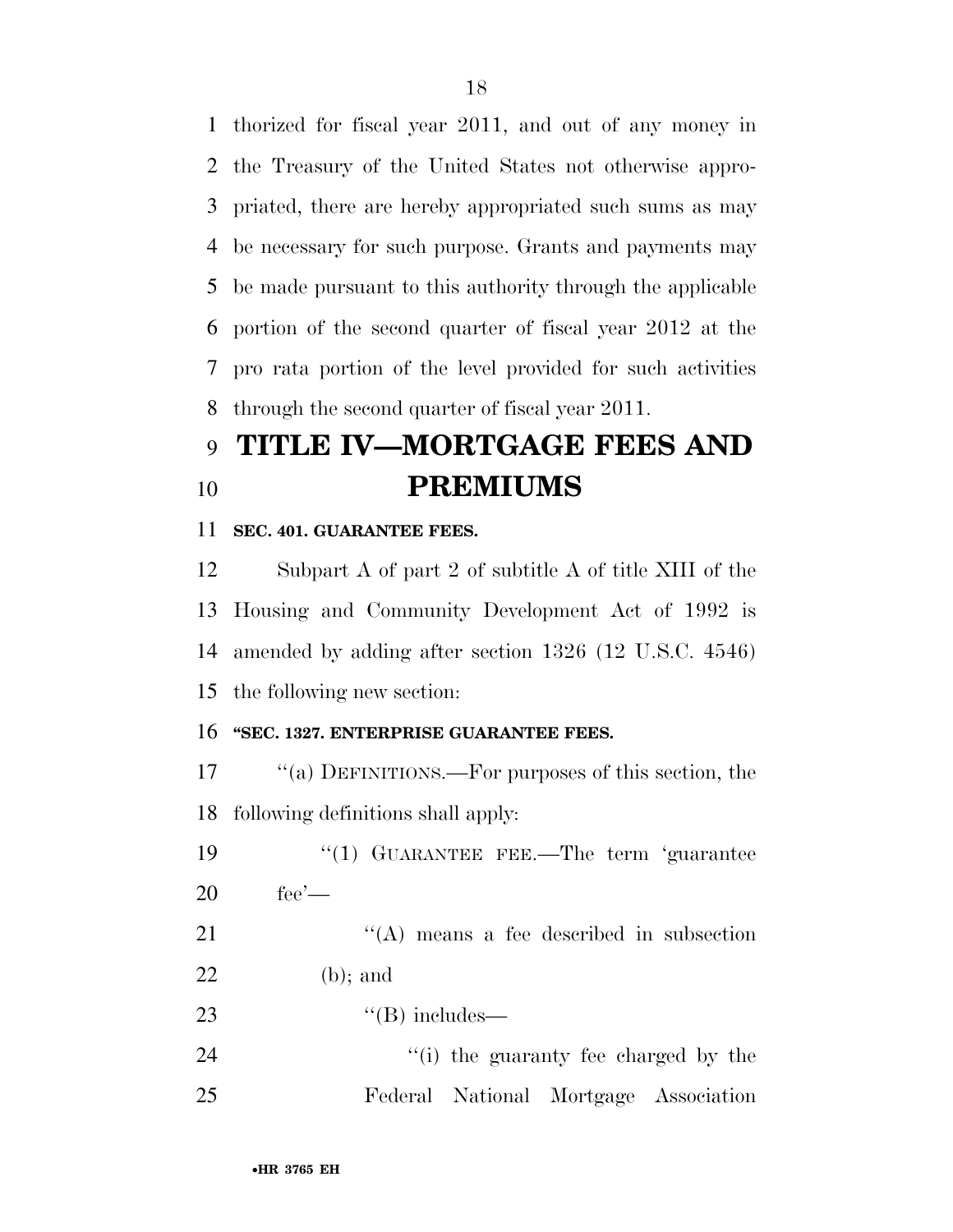| $\mathbf{1}$   | with respect to mortgage-backed securities;            |
|----------------|--------------------------------------------------------|
| $\overline{2}$ | and                                                    |
| 3              | "(ii) the management and guarantee                     |
| $\overline{4}$ | fee charged by the Federal Home Loan                   |
| 5              | Mortgage Corporation with respect to par-              |
| 6              | ticipation certificates.                               |
| 7              | "(2) AVERAGE FEES.—The term 'average fees'             |
| 8              | means the average contractual fee rate of single-      |
| 9              | family guaranty arrangements by an enterprise en-      |
| 10             | tered into during 2011, plus the recognition of any    |
| 11             | up-front cash payments over an estimated average       |
| 12             | life, expressed in terms of basis points. Such defini- |
| 13             | tion shall be interpreted in a manner consistent with  |
| 14             | the annual report on guarantee fees by the Federal     |
| 15             | Housing Finance Agency.                                |
| 16             | $``$ (b) INCREASE.—                                    |
| 17             | $``(1)$ IN GENERAL.—                                   |
| 18             | "(A) PHASED INCREASE REQUIRED.—Sub-                    |
| 19             | ject to subsection (c), the Director shall require     |
| 20             | each enterprise to charge a guarantee fee in           |
| 21             | connection with any guarantee of the timely            |
| 22             | payment of principal and interest on securities,       |
| 23             | notes, and other obligations based on or backed        |
| 24             | by mortgages on residential real properties de-        |
| 25             | signed principally for occupancy of from 1 to 4        |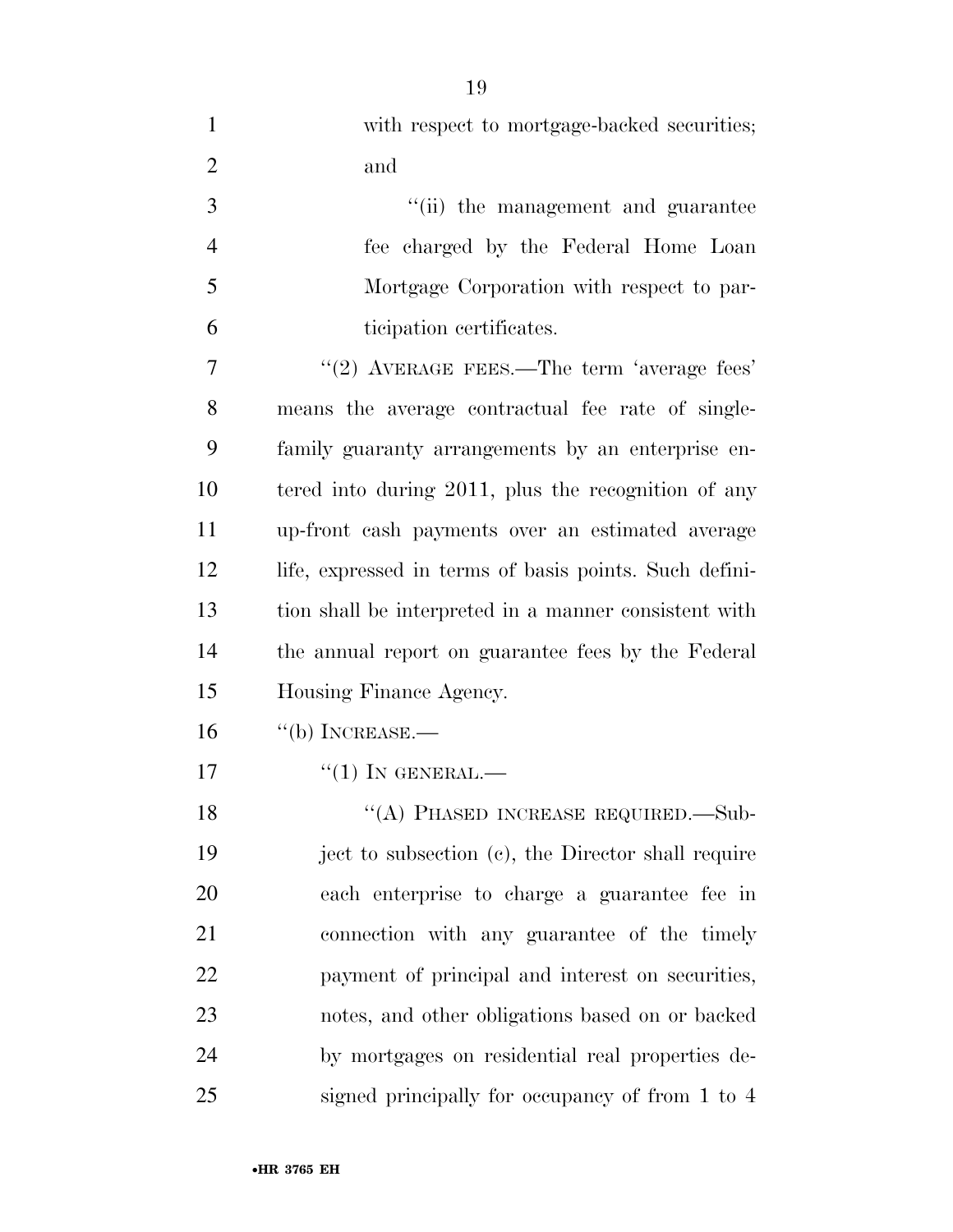families, consummated after the date of enact-ment of this section.

3 "'(B) AMOUNT.—The amount of the in- crease required under this section shall be de- termined by the Director to appropriately re- flect the risk of loss, as well the cost of capital allocated to similar assets held by other fully private regulated financial institutions, but such amount shall be not less than an average in- crease of 10 basis points for each origination year or book year above the average fees im- posed in 2011 for such guarantees. The Direc- tor shall prohibit an enterprise from offsetting the cost of the fee to mortgage originators, bor- rowers, and investors by decreasing other charges, fees, or premiums, or in any other manner.

18 "(2) AUTHORITY TO LIMIT OFFER OF GUAR- ANTEE.—The Director shall prohibit an enterprise from consummating any offer for a guarantee to a lender for mortgage-backed securities, if—

 $\mathcal{L}(A)$  the guarantee is inconsistent with the requirements of this section; or

24  $\text{``(B) the risk of loss is allowed to increase,}$ through lowering of the underwriting standards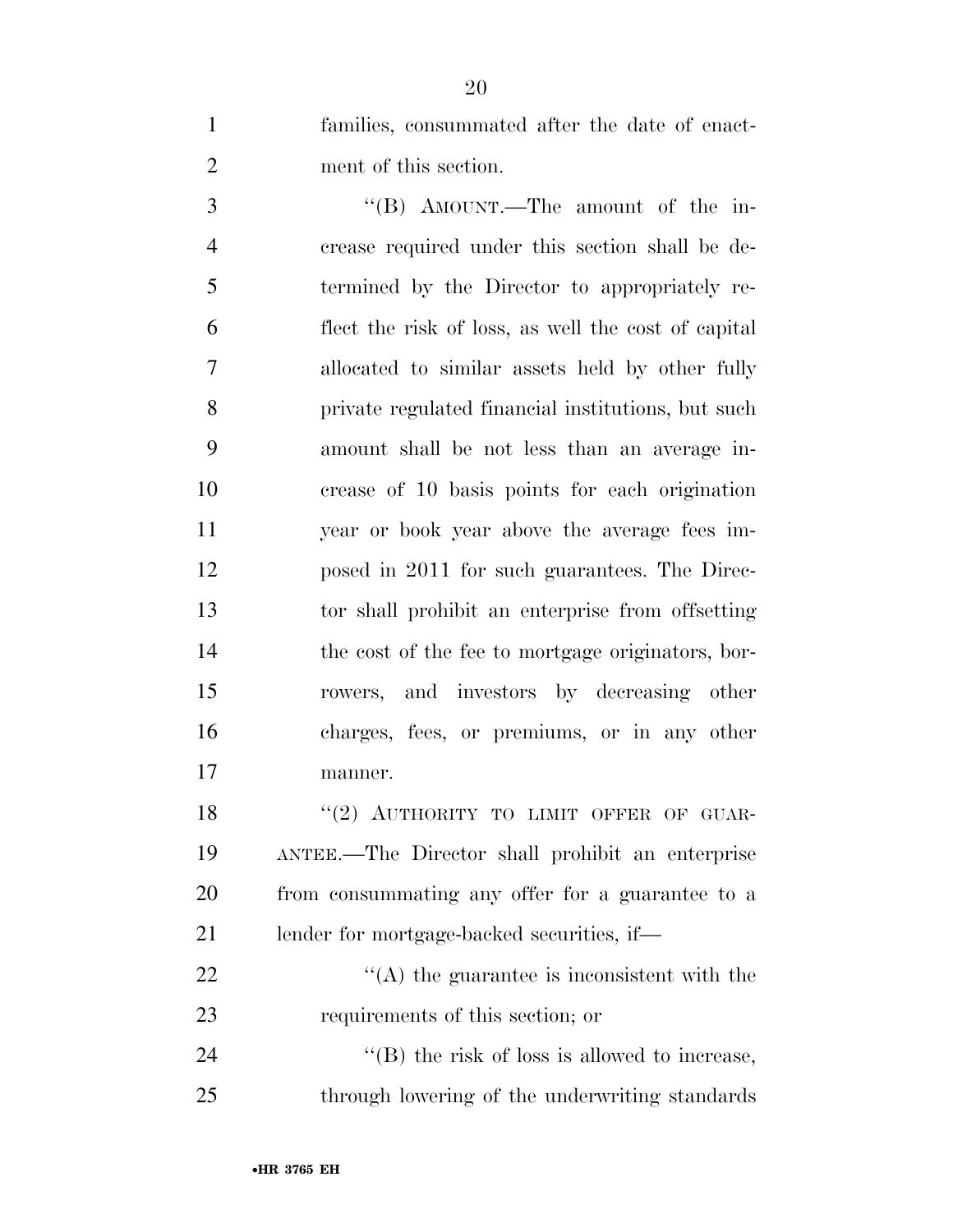| $\mathbf{1}$   | or other means, for the primary purpose of            |
|----------------|-------------------------------------------------------|
| $\overline{2}$ | meeting the requirements of this section.             |
| 3              | (3)<br>DEPOSIT IN TREASURY.-- Amounts re-             |
| $\overline{4}$ | ceived from fee increases imposed under this section  |
| 5              | shall be deposited directly into the United States    |
| 6              | Treasury, and shall be available only to the extent   |
| 7              | provided in subsequent appropriations Acts. The fees  |
| 8              | charged pursuant to this section shall not be consid- |
| 9              | ered a reimbursement to the Federal Government        |
| 10             | for the costs or subsidy provided to an enterprise.   |
| 11             | $``(c)$ PHASE-IN.—                                    |
| 12             | "(1) IN GENERAL.—The Director may provide             |
| 13             | for compliance with subsection (b) by allowing each   |
| 14             | enterprise to increase the guarantee fee charged by   |
| 15             | the enterprise gradually over the 2-year period be-   |
| 16             | ginning on the date of enactment of this section, in  |
| 17             | a manner sufficient to comply with this section. In   |
| 18             | determining a schedule for such increases, the Direc- |
| 19             | tor shall-                                            |
| 20             | "(A) provide for uniform pricing among                |
| 21             | lenders;                                              |
| 22             | "(B) provide for adjustments in pricing               |
| 23             | based on risk levels; and                             |
| 24             | "(C) take into consideration conditions in            |
| 25             | financial markets.                                    |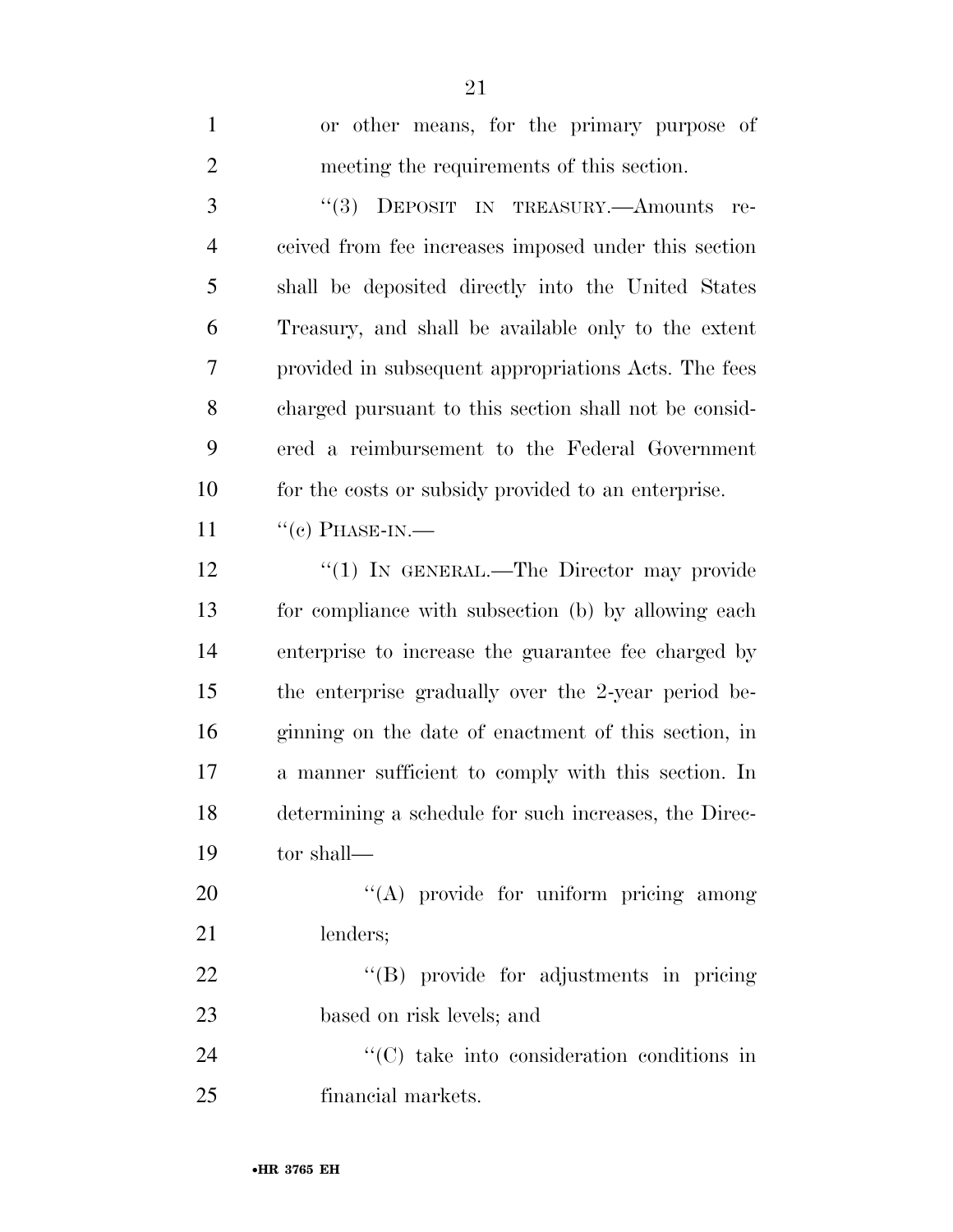| $\mathbf{1}$   | "(2) RULE OF CONSTRUCTION.—Nothing in                      |
|----------------|------------------------------------------------------------|
| $\overline{2}$ | this subsection shall be interpreted to undermine the      |
| 3              | minimum increase required by subsection (b).               |
| $\overline{4}$ | "(d) INFORMATION COLLECTION AND ANNUAL                     |
| 5              | ANALYSIS.—The Director shall require each enterprise to    |
| 6              | provide to the Director, as part of its annual report sub- |
| 7              | mitted to Congress—                                        |
| 8              | $\lq(1)$ a description of —                                |
| 9              | "(A) changes made to up-front fees and                     |
| 10             | annual fees as part of the guarantee fees nego-            |
| 11             | tiated with lenders;                                       |
| 12             | $\lq\lq (B)$ changes to the riskiness of the new           |
| 13             | borrowers compared to previous origination                 |
| 14             | years or book years; and                                   |
| 15             | $\cdot$ (C) any adjustments required to improve            |
| 16             | for future origination years or book years, in             |
| 17             | order to be in complete compliance with sub-               |
| 18             | section (b); and                                           |
| 19             | $(2)$ an assessment of how the changes in the              |
| 20             | guarantee fees described in paragraph (1) met the          |
| 21             | requirements of subsection (b).                            |
| 22             | $``$ (e) ENFORCEMENT.—                                     |
| 23             | "(1) REQUIRED ADJUSTMENTS.—Based on the                    |
| 24             | information from subsection (d) and any other infor-       |
| 25             | mation the Director deems necessary, the Director          |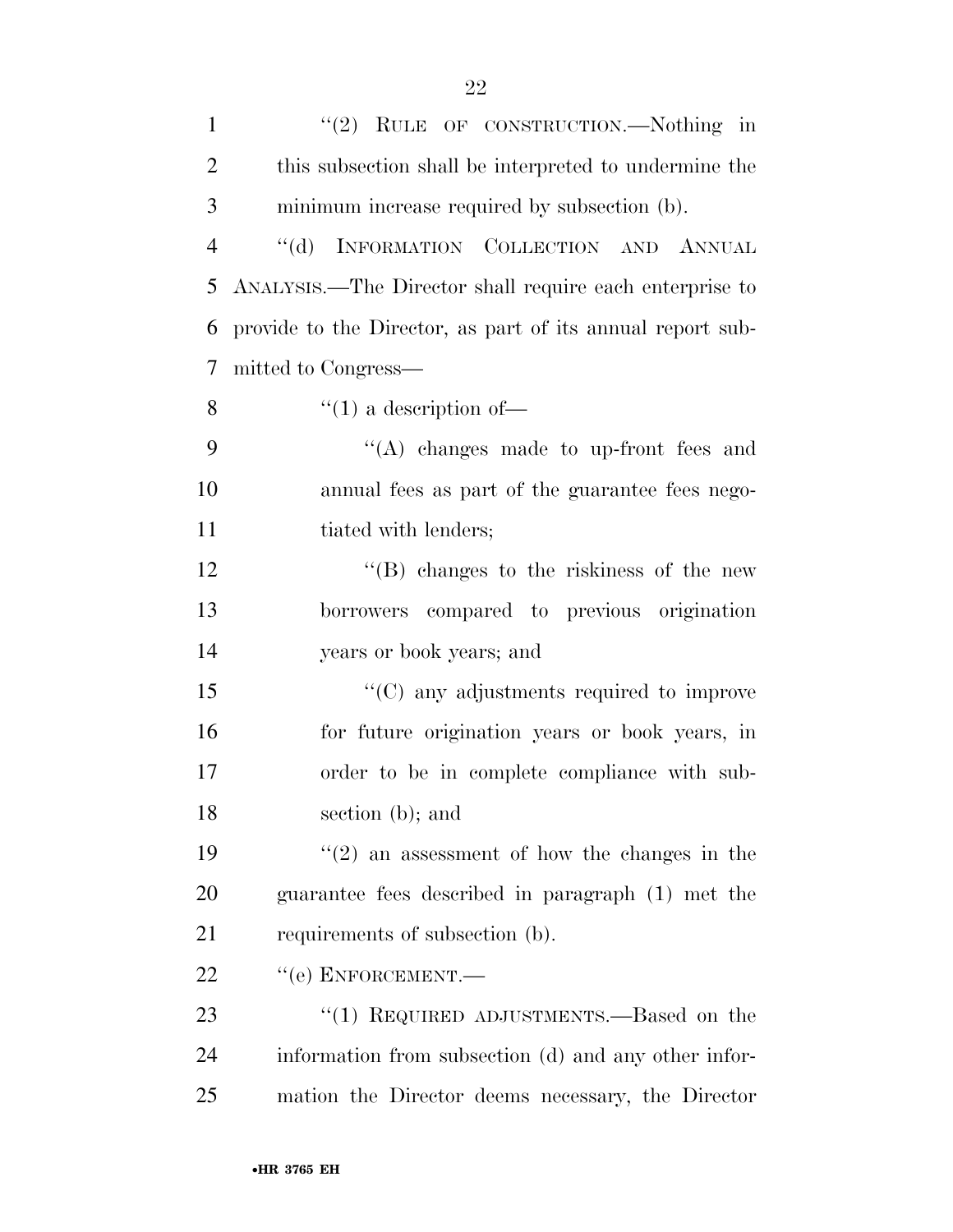shall require an enterprise to make adjustments in its guarantee fee in order to be in compliance with subsection (b).

4 "(2) NONCOMPLIANCE PENALTY.—An enter- prise that has been found to be out of compliance with subsection (b) for any 2 consecutive years shall be precluded from providing any guarantee for a pe- riod, determined by rule of the Director, but in no case less than 1 year.

 $\frac{10}{3}$  RULE OF CONSTRUCTION. Nothing in this subsection shall be interpreted as preventing the Director from initiating and implementing an en- forcement action against an enterprise, at a time the Director deems necessary, under other existing en-forcement authority.

 ''(f) EXPIRATION.—The provisions of this section shall expire on October 1, 2021.''.

### **SEC. 402. FHA GUARANTEE FEES.**

19 (a) AMENDMENT.—Section  $203(c)(2)$  of the National 20 Housing Act (12 U.S.C.  $1709(c)(2)$ ) is amended by adding at the end the following:

 $\langle ^{\prime}(C)(i) \rangle$  In addition to the premiums under sub- paragraphs (A) and (B), the Secretary shall estab- lish and collect annual premium payments for any mortgage for which the Secretary collects an annual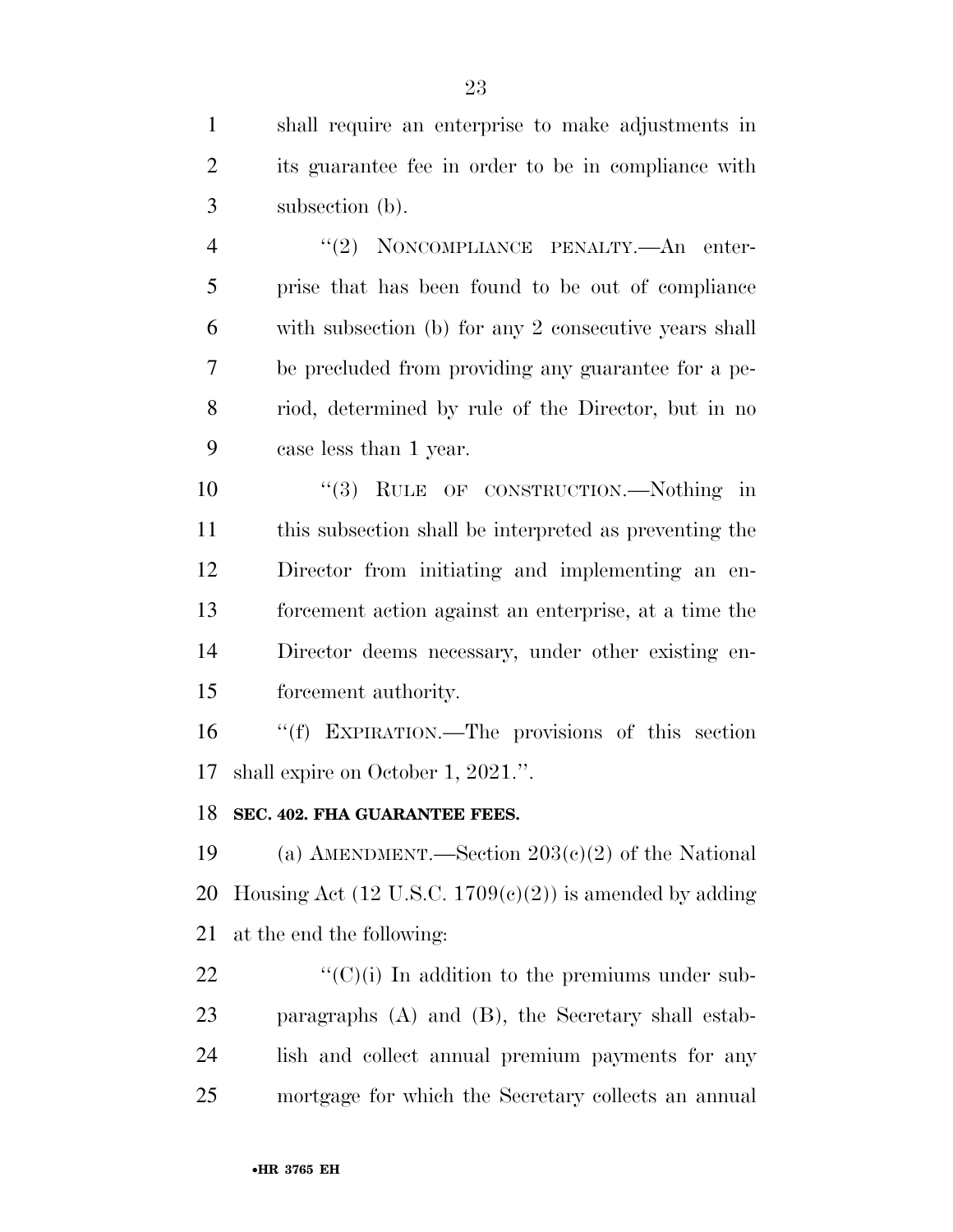premium payment under subparagraph (B), in an amount described in clause (ii).

3 "(ii)(I) Subject to subclause (II), with respect to a mortgage, the amount described in this clause is 10 basis points of the remaining insured principal balance (excluding the portion of the remaining bal- ance attributable to the premium collected under subparagraph (A) and without taking into account delinquent payments or prepayments).

10 ''(II) During the 2-year period beginning on the date of enactment of this subparagraph, the Sec- retary shall increase the number of basis points of the annual premium payment collected under this subparagraph incrementally, as determined appro- priate by the Secretary, until the number of basis points of the annual premium payment collected under this subparagraph is equal to the number de-scribed in subclause (I).''.

19 (b) PROSPECTIVE REPEAL.—Section  $203(c)(2)$  of the 20 National Housing Act  $(12 \text{ U.S.C. } 1709(e)(2))$  is amended by striking subparagraph (C), as added by subsection (a), effective on October 1, 2021.

 (c) REPORT REQUIRED.—Not later than 30 days be- fore the date on which the Secretary of Housing and Urban Development makes a determination under sub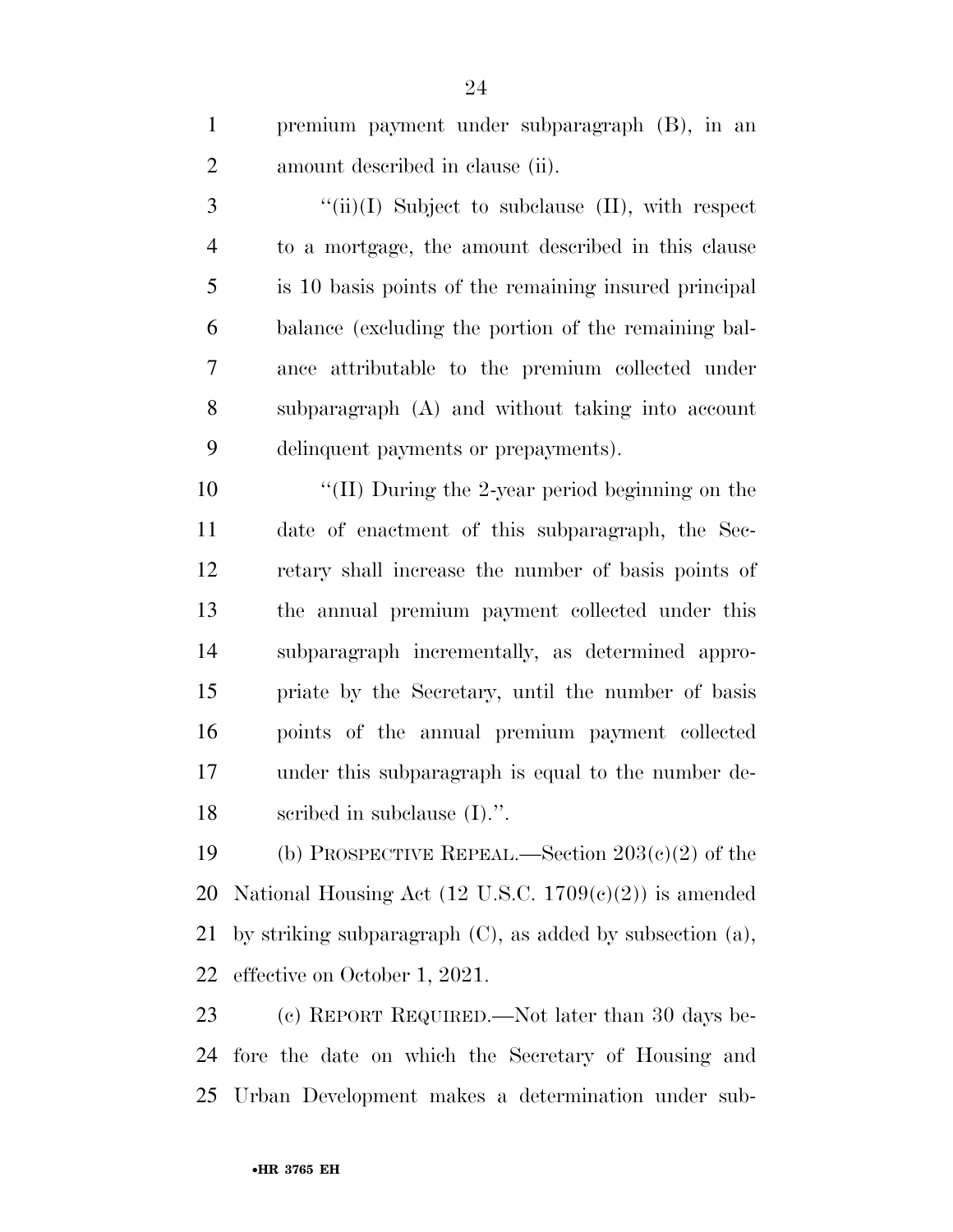section (b)(2), the Secretary shall submit to the Com- mittee on Banking, Housing, and Urban Affairs of the Senate and the Committee on Financial Services of the House of Representatives a report that—

 (1) explains the basis for the determination; and

 (2) identifies the date on which the Secretary plans to make the determination.

### **TITLE V—OTHER PROVISIONS**

### **Subtitle A—Keystone XL Pipeline**

### **SEC. 501. PERMIT FOR KEYSTONE XL PIPELINE.**

 (a) IN GENERAL.—Except as provided in subsection (b), not later than 60 days after the date of enactment of this Act, the President, acting through the Secretary of State, shall grant a permit under Executive Order No. 13337 (3 U.S.C. 301 note; relating to issuance of permits with respect to certain energy-related facilities and land transportation crossings on the international boundaries of the United States) for the Keystone XL pipeline project application filed on September 19, 2008 (including amend-ments).

(b) EXCEPTION.—

 (1) IN GENERAL.—The President shall not be required to grant the permit under subsection (a) if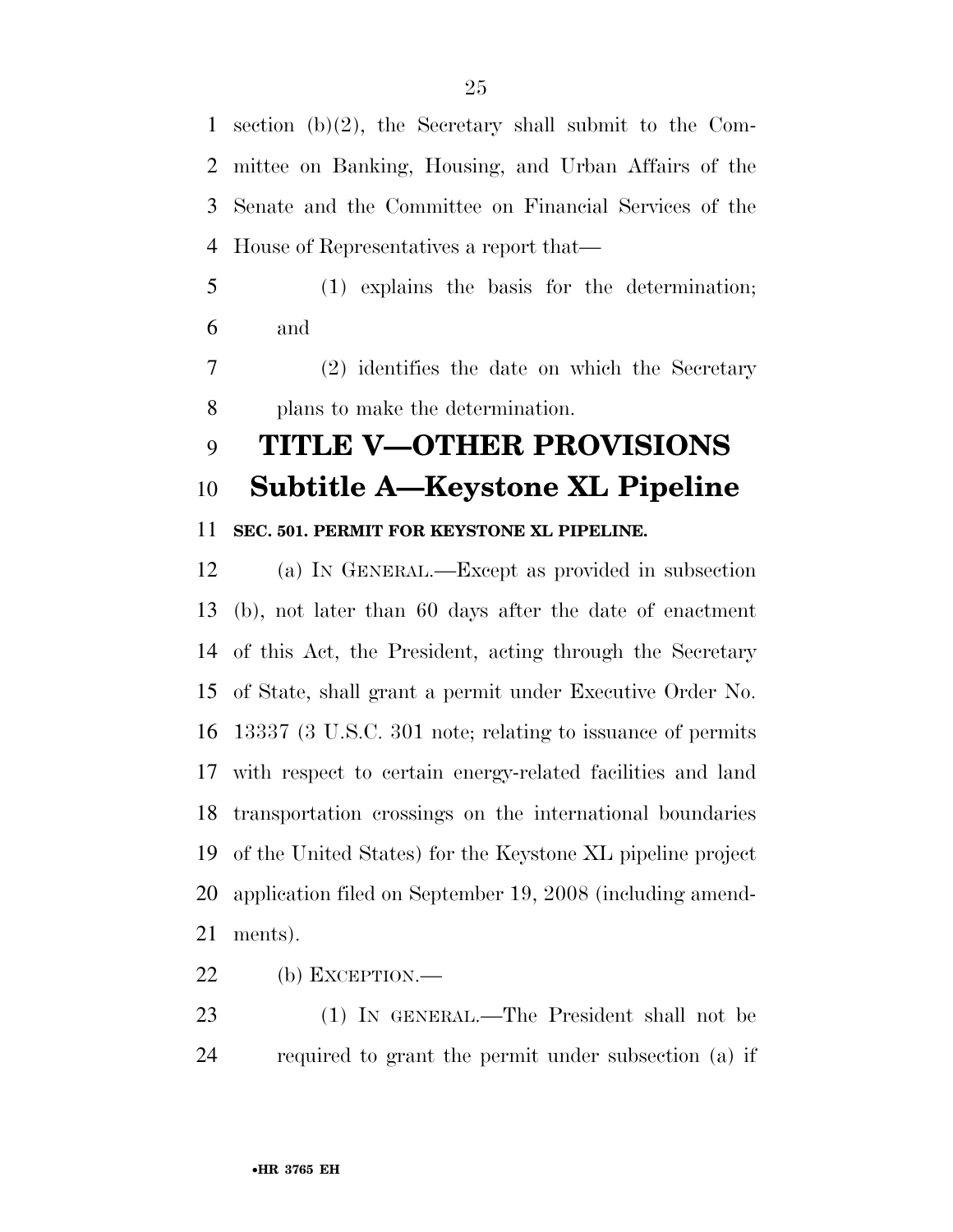(2) REPORT.—If the President determines that the Keystone XL pipeline is not in the national in- terest under paragraph (1), the President shall, not later than 15 days after the date of the determina- tion, submit to the Committee on Foreign Relations of the Senate, the Committee on Foreign Affairs of the House of Representatives, the majority leader of the Senate, the minority leader of the Senate, the Speaker of the House of Representatives, and the minority leader of the House of Representatives a report that provides a justification for determina- tion, including consideration of economic, employ- ment, energy security, foreign policy, trade, and en-vironmental factors.

17 (3) EFFECT OF NO FINDING OR ACTION. If a determination is not made under paragraph (1) and no action is taken by the President under subsection (a) not later than 60 days after the date of enact- ment of this Act, the permit for the Keystone XL pipeline described in subsection (a) that meets the requirements of subsections (c) and (d) shall be in effect by operation of law.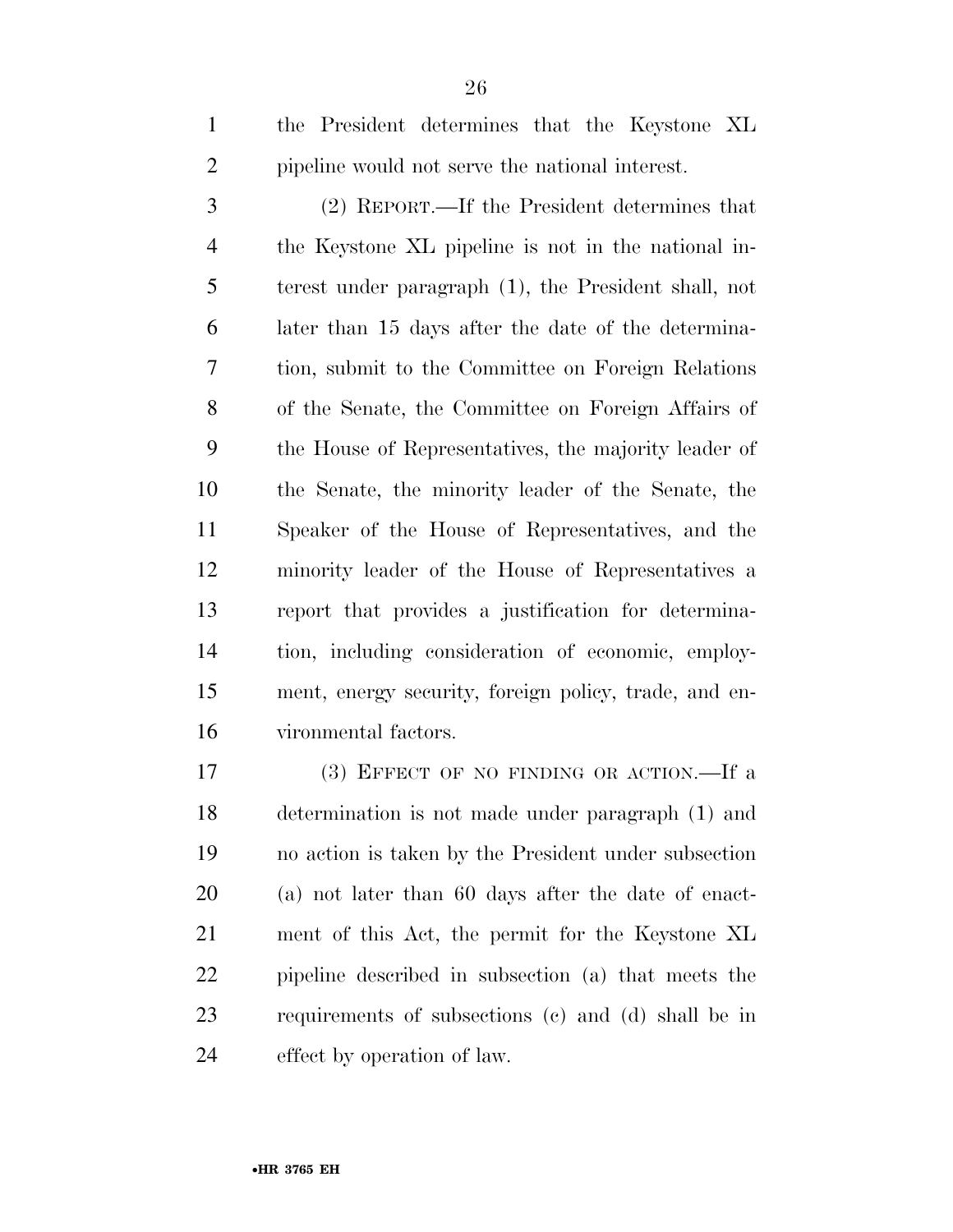(c) REQUIREMENTS.—The permit granted under sub-section (a) shall require the following:

 (1) The permittee shall comply with all applica- ble Federal and State laws (including regulations) and all applicable industrial codes regarding the con- struction, connection, operation, and maintenance of the United States facilities.

 (2) The permittee shall obtain all requisite per- mits from Canadian authorities and relevant Fed-eral, State, and local governmental agencies.

 (3) The permittee shall take all appropriate measures to prevent or mitigate any adverse envi- ronmental impact or disruption of historic properties in connection with the construction, operation, and maintenance of the United States facilities.

 (4) For the purpose of the permit issued under subsection (a) (regardless of any modifications under subsection (d))—

 (A) the final environmental impact state- ment issued by the Secretary of State on Au- gust 26, 2011, satisfies all requirements of the National Environmental Policy Act of 1969 (42 U.S.C. 4321 et seq.) and section 106 of the Na- tional Historic Preservation Act (16 U.S.C. 470f);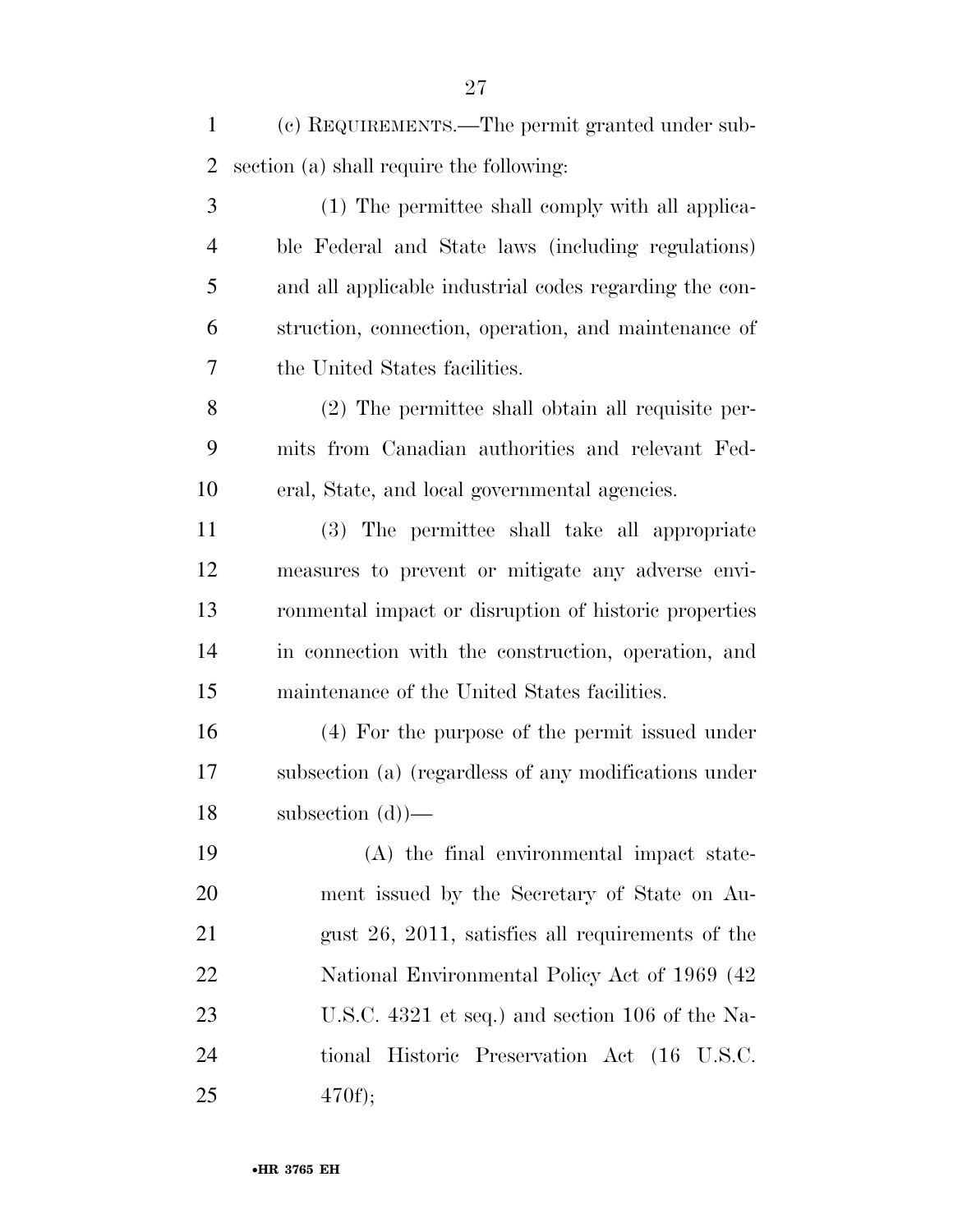| $\mathbf{1}$   | (B) any modification required by the Sec-            |
|----------------|------------------------------------------------------|
| $\overline{2}$ | retary of State to the Plan described in para-       |
| 3              | graph $(5)(A)$ shall not require supplementation     |
| $\overline{4}$ | of the final environmental impact statement de-      |
| $\mathfrak{S}$ | scribed in that paragraph; and                       |
| 6              | (C) no further Federal environmental re-             |
| 7              | view shall be required.                              |
| 8              | (5) The construction, operation, and mainte-         |
| 9              | nance of the facilities shall be in all material re- |
| 10             | spects similar to that described in the application  |
| 11             | described in subsection (a) and in accordance with—  |
| 12             | (A) the construction, mitigation, and rec-           |
| 13             | lamation measures agreed to by the permittee         |
| 14             | in the Construction Mitigation and Reclamation       |
| 15             | Plan found in appendix B of the final environ-       |
| 16             | mental impact statement issued by the Sec-           |
| 17             | retary of State on August 26, 2011, subject to       |
| 18             | the modification described in subsection (d);        |
| 19             | (B) the special conditions agreed to be-             |
| 20             | tween the permittee and the Administrator of         |
| 21             | the Pipeline Hazardous Materials Safety Ad-          |
| 22             | ministration of the Department of Transpor-          |
| 23             | tation found in appendix U of the final environ-     |
| 24             | mental impact statement described in subpara-        |
| 25             | graph (A);                                           |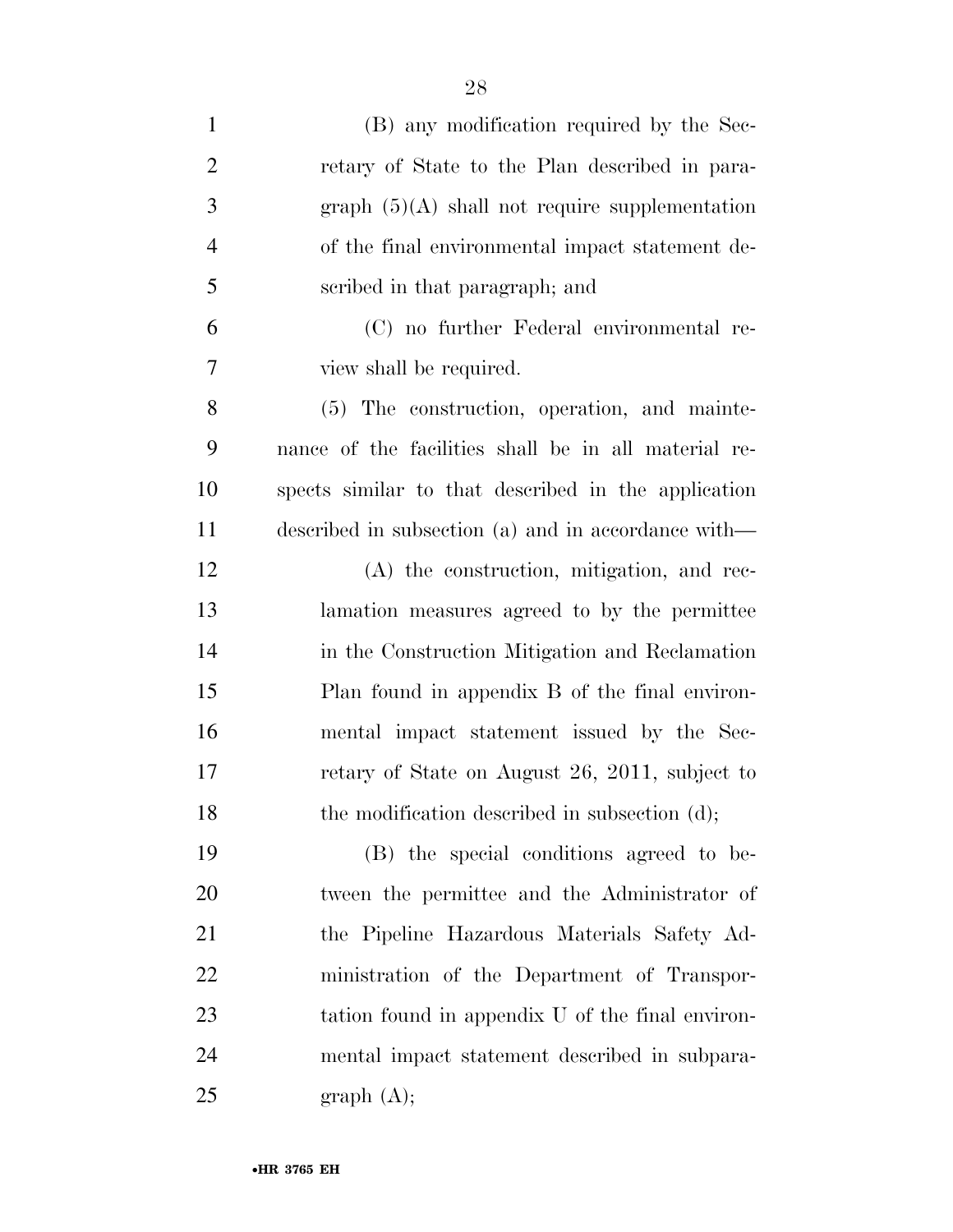| $\mathbf{1}$   | (C) if the modified route submitted by the          |
|----------------|-----------------------------------------------------|
| $\overline{2}$ | Governor of Nebraska under subsection               |
| 3              | $(d)(3)(B)$ crosses the Sand Hills region, the      |
| $\overline{4}$ | measures agreed to by the permittee for the         |
| 5              | Sand Hills region found in appendix H of the        |
| 6              | final environmental impact statement described      |
| $\overline{7}$ | in subparagraph $(A)$ ; and                         |
| 8              | (D) the stipulations identified in appendix         |
| 9              | S of the final environmental impact statement       |
| 10             | described in subparagraph $(A)$ .                   |
| 11             | (6) Other requirements that are standard in-        |
| 12             | dustry practice or commonly included in Federal     |
| 13             | permits that are similar to a permit issued under   |
| 14             | subsection (a).                                     |
| 15             | (d) MODIFICATION.—The permit issued under sub-      |
| 16             | section (a) shall require—                          |
| 17             | $(1)$ the reconsideration of routing of the Key-    |
| 18             | stone XL pipeline within the State of Nebraska;     |
| 19             | $(2)$ a review period during which routing within   |
| 20             | the State of Nebraska may be reconsidered and the   |
| 21             | route of the Keystone XL pipeline through the State |
| 22             | altered with any accompanying modification to the   |
| 23             | Plan described in subsection $(c)(5)(A)$ ; and      |
| 24             | $(3)$ the President—                                |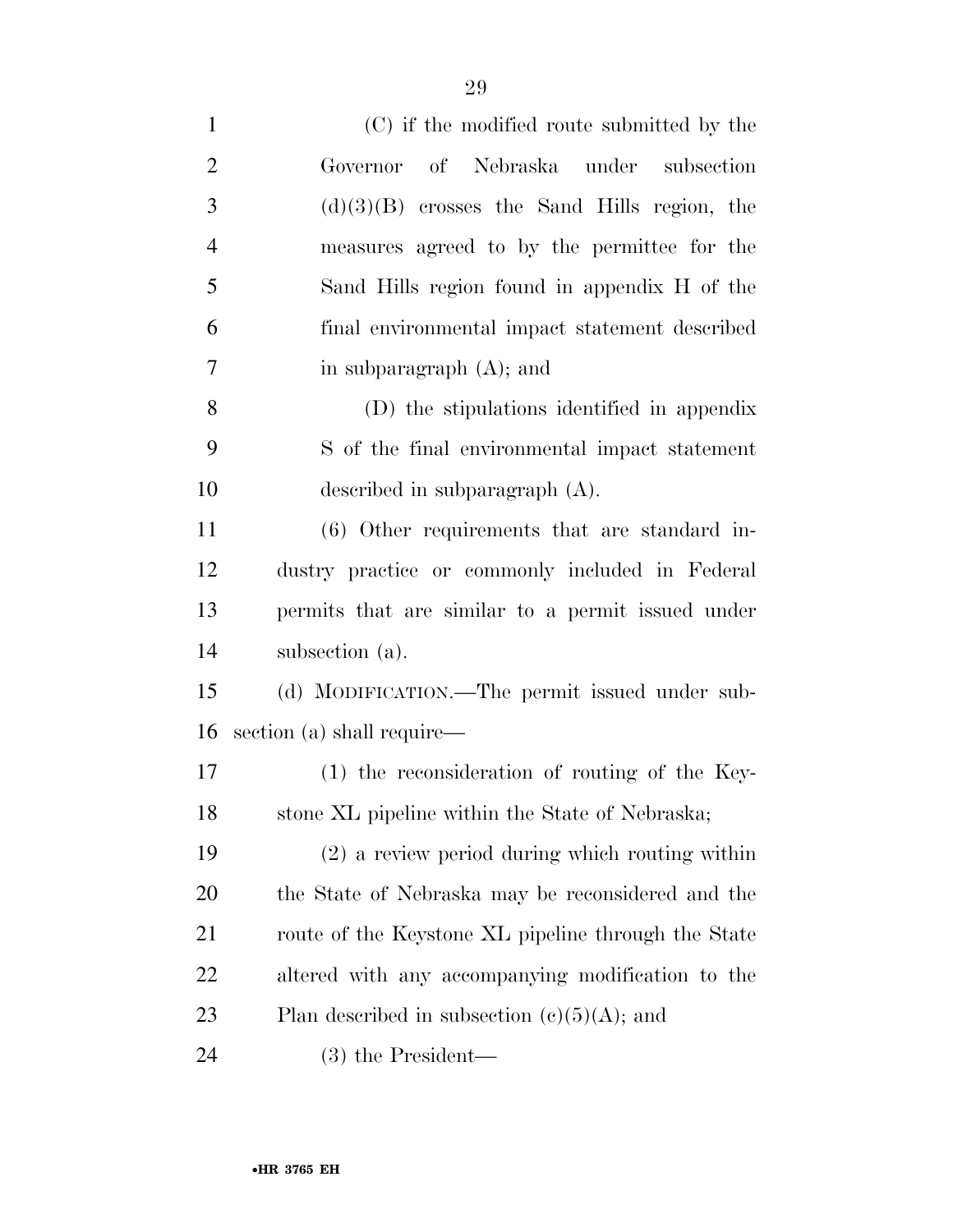(A) to coordinate review with the State of Nebraska and provide any necessary data and reasonable technical assistance material to the review process required under this subsection; and

 (B) to approve the route within the State of Nebraska that has been submitted to the Secretary of State by the Governor of Ne-braska.

 (e) EFFECT OF NO APPROVAL.—If the President does not approve the route within the State of Nebraska submitted by the Governor of Nebraska under subsection 13 (d)(3)(B) not later than 10 days after the date of submis- sion, the route submitted by the Governor of Nebraska under subsection (d)(3)(B) shall be considered approved, pursuant to the terms of the permit described in sub- section (a) that meets the requirements of subsection (c) and this subsection, by operation of law.

 (f) PRIVATE PROPERTY SAVINGS CLAUSE.—Nothing in this section alters the Federal, State, or local processes or conditions in effect on the date of enactment of this Act that are necessary to secure access from private prop-erty owners to construct the Keystone XL pipeline.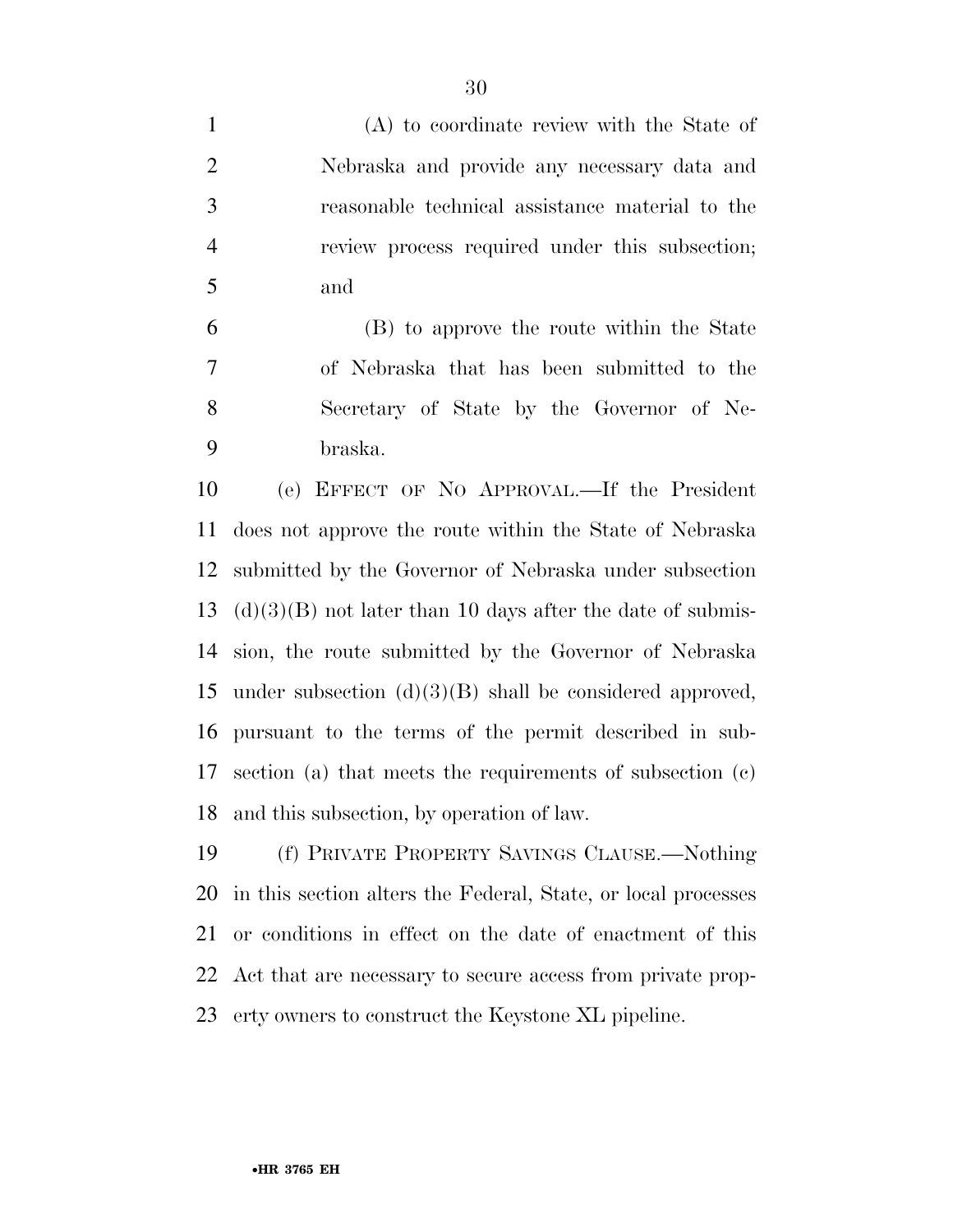| $\mathbf{1}$   | <b>Subtitle B—Budgetary Provisions</b>                |
|----------------|-------------------------------------------------------|
| 2              | SEC. 511. SENATE POINT OF ORDER AGAINST AN EMER-      |
| 3              | <b>GENCY DESIGNATION.</b>                             |
| $\overline{4}$ | Section 314 of the Congressional Budget Act of 1974   |
| 5              | is amended by—                                        |
| 6              | (1) redesignating subsection (e) as subsection        |
| 7              | $(f);$ and                                            |
| 8              | $(2)$ inserting after subsection $(d)$ the following: |
| 9              | "(e) SENATE POINT OF ORDER AGAINST AN EMER-           |
| 10             | <b>GENCY DESIGNATION.—</b>                            |
| 11             | "(1) IN GENERAL.—When the Senate is consid-           |
| 12             | ering a bill, resolution, amendment, motion, amend-   |
| 13             | ment between the Houses, or conference report, if a   |
| 14             | point of order is made by a Senator against an        |
| 15             | emergency designation in that measure, that provi-    |
| 16             | sion making such a designation shall be stricken      |
| 17             | from the measure and may not be offered as an         |
| 18             | amendment from the floor.                             |
| 19             | $``(2)$ SUPERMAJORITY WAIVER AND APPEALS.—            |
| 20             | "(A) WAIVER.—Paragraph $(1)$ may be                   |
| 21             | waived or suspended in the Senate only by an          |
| <u>22</u>      | affirmative vote of three-fifths of the Members,      |
| 23             | duly chosen and sworn.                                |
| 24             | "(B) APPEALS.—Appeals in the Senate                   |
| 25             | from the decisions of the Chair relating to any       |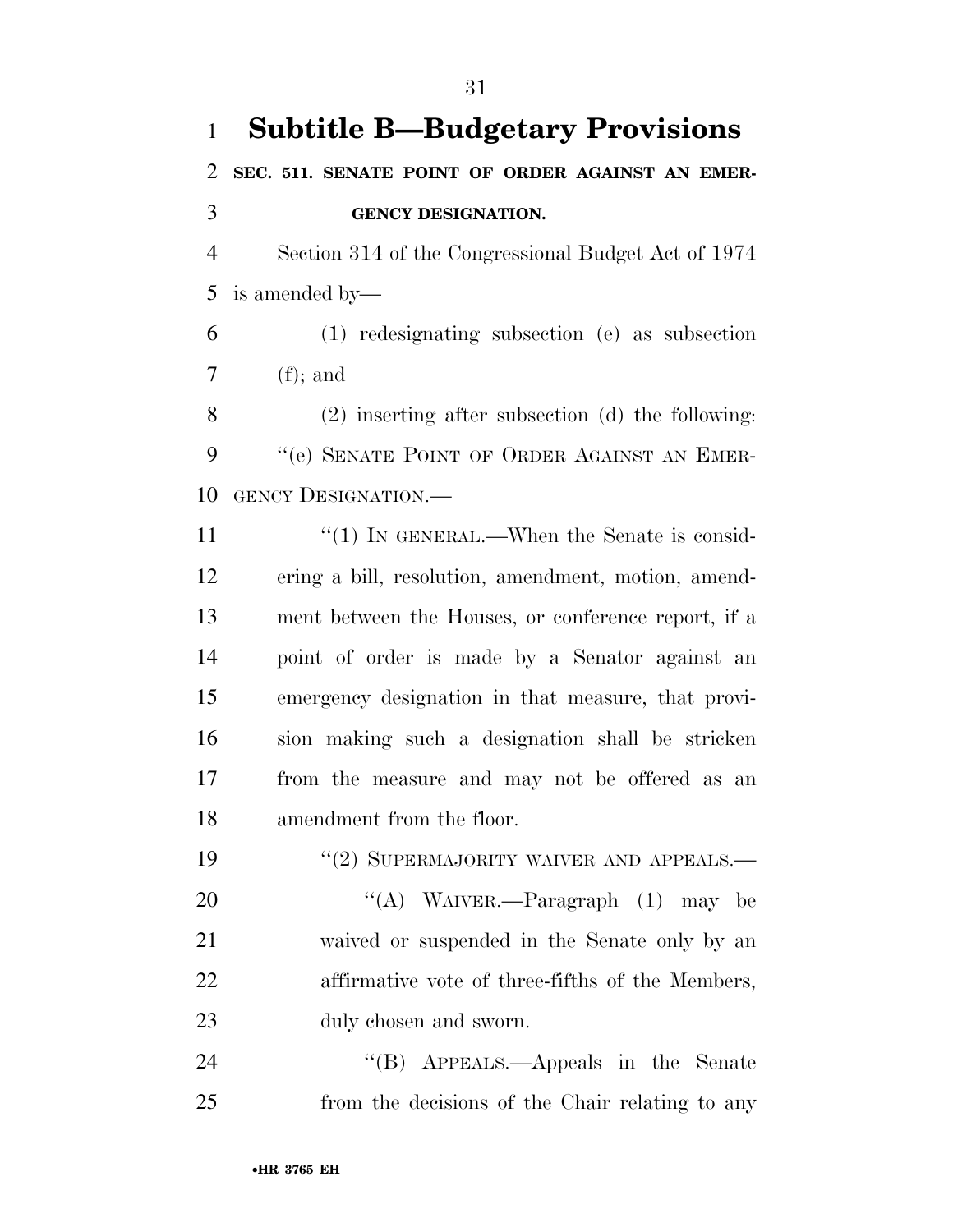provision of this subsection shall be limited to 2 1 hour, to be equally divided between, and con- trolled by, the appellant and the manager of the bill or joint resolution, as the case may be. An affirmative vote of three-fifths of the Members of the Senate, duly chosen and sworn, shall be required to sustain an appeal of the ruling of the Chair on a point of order raised under this subsection.

10 "(3) DEFINITION OF AN EMERGENCY DESIGNA- TION.—For purposes of paragraph (1), a provision shall be considered an emergency designation if it designates any item pursuant to section  $14 \qquad 251(b)(2)(A)(i)$  of the Balanced Budget and Emer-gency Deficit Control Act of 1985.

16 "(4) FORM OF THE POINT OF ORDER.—A point of order under paragraph (1) may be raised by a Senator as provided in section 313(e) of the Con-gressional Budget Act of 1974.

20 "(5) CONFERENCE REPORTS.—When the Sen- ate is considering a conference report on, or an amendment between the Houses in relation to, a bill, upon a point of order being made by any Senator pursuant to this section, and such point of order being sustained, such material contained in such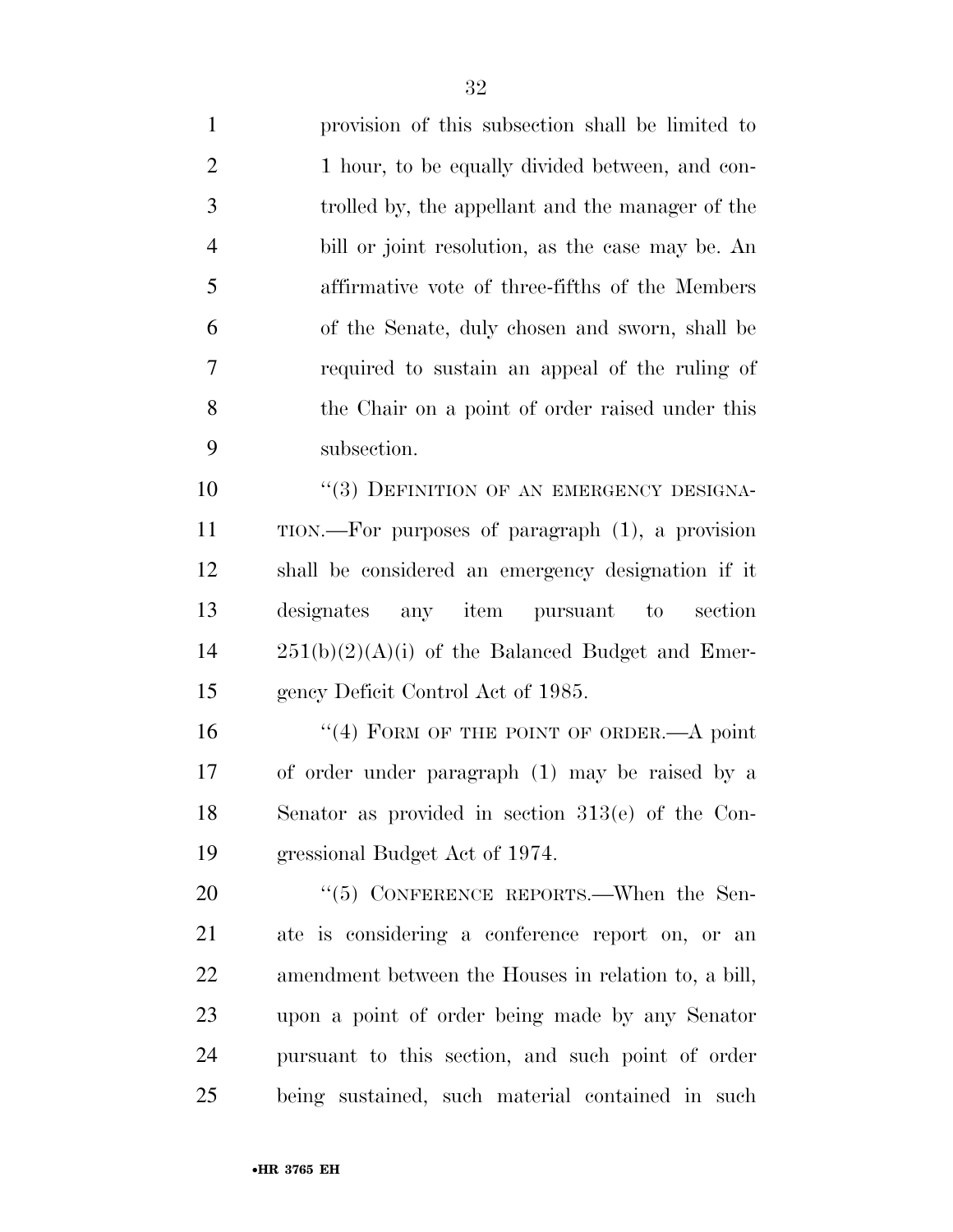conference report shall be deemed stricken, and the Senate shall proceed to consider the question of whether the Senate shall recede from its amendment and concur with a further amendment, or concur in the House amendment with a further amendment, as the case may be, which further amendment shall consist of only that portion of the conference report or House amendment, as the case may be, not so stricken. Any such motion in the Senate shall be de- batable. In any case in which such point of order is sustained against a conference report (or Senate amendment derived from such conference report by operation of this subsection), no further amendment shall be in order.''.

### **SEC. 512. PAYGO SCORECARD ESTIMATES.**

 The budgetary effects of this Act shall not be entered on either PAYGO scorecard maintained pursuant to sec-tion 4(d) of the Statutory Pay-As-You-Go Act of 2010.

Passed the House of Representatives December 23, 2011.

Attest:

*Clerk.*